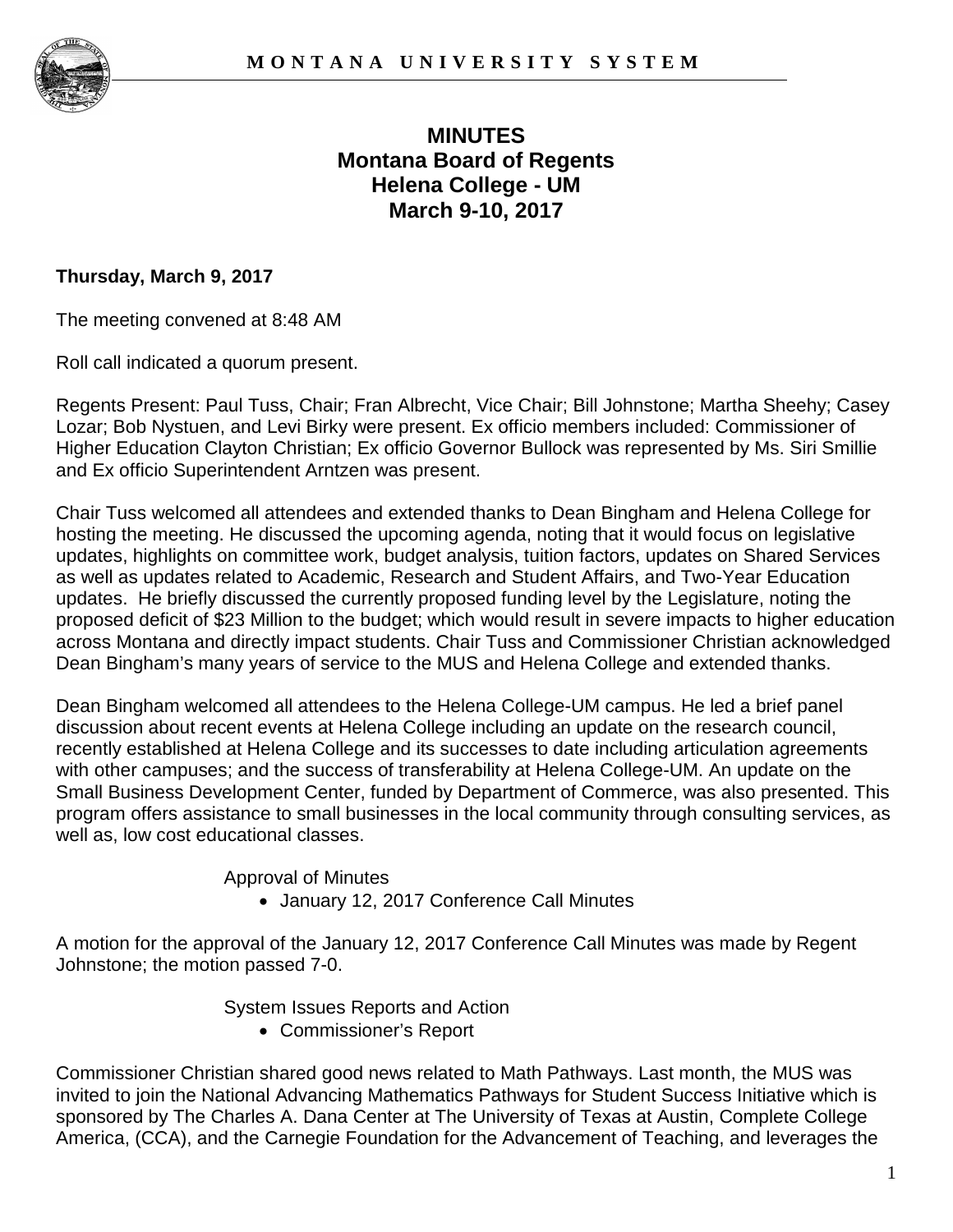

leadership of three major public university associations: the Association of Public and Land-grant Universities (APLU), the American Association of State Colleges and Universities (AASCU), and the National Association of System Heads (NASH). The purpose of the Initiative is to leverage the success of states like Montana to spread math pathways across the entire country. In addition we received word that funding for the Prior Learning Assessment will continue as USA Funds recently notified us they are granting to the MSU another \$199,000 to continue with our work in scaling PLA and outreach to adult learners. The grant is to OCHE. This is indeed very good news and a credit to all the work of many people at all of our universities and colleges.

• Legislative Update

Commissioner Christian updated the Board that the MUS legislative team is tracking about 120 bills that have been identified as having an impact or connection to higher education. The subjects range far and wide from alcohol licenses for colleges for educational purposes; to the decennial 6-mill-levy ballot measure for \$20 million per year in baseline MUS funding; to the state's share of campus operational and infrastructure support for the next two years. He updated the board on a few of the bills including:

House Bill 2 (Rep. Nancy Ballance) General Appropriations Act. The MUS, Governor and Legislature have worked hard over the last decade to make college more affordable in Montana. We don't want to take a substantial step backward in affordability, nor do we want to reduce access that Montanans have to educational programs. He discussed the presentations and efforts during subcommittee week. He explained the funding imbalance, noting that Montana still remains very low, on a national level, related to state funding for higher education. He clarified that any of these proposed cuts would have a great and direct impact on students in the form of tuition increase or cuts to services, programs or a combination of both; final decisions to be determined by this Board.

House Bill 3 (Rep. Nancy Ballance) focuses on revising expenditures and providing supplemental appropriation. This bill contains the \$358,000 supplemental request for OCHE as a reimbursement for the lottery program funding that was supposed to be received for the STEM Scholarship Program. This bill also contains about \$30,000 in Fiscal Year 2019 base funding for having offered back \$100,000 in Fiscal Year 2017 research funding.

House Bill 5 (Rep. Jim Keane) Long-Range Building appropriation. A number of authority-only projects for the MUS are included in this bill. Examples of non-state funds include federal special revenue, donations, grants, auxiliary funds, or proprietary funds. He noted the various projects across the MUS on this list.

House Bill 13 (Rep. Moffie Funk) State Employee Pay Plan. This bill would appropriate approximately \$3 million to the MUS for compensation. If the MUS were to look at implementation dates as suggested (but not binding) in the bill, which are Nov. 15 in each year, the funding level in the bill would cover about 4/10ths (four-tenths) of a 1% pay raise.

House Bill 14 (Rep. Jim Keane) Bonding program. This bill includes the Romney Hall project (\$25 million funded plus \$3 million authority) and another \$3 million in deferred maintenance for MUS facilities. Commissioner Christian stated that he continues to receive positive feedback related to the Romney project and that there is a better understanding for the need of this project.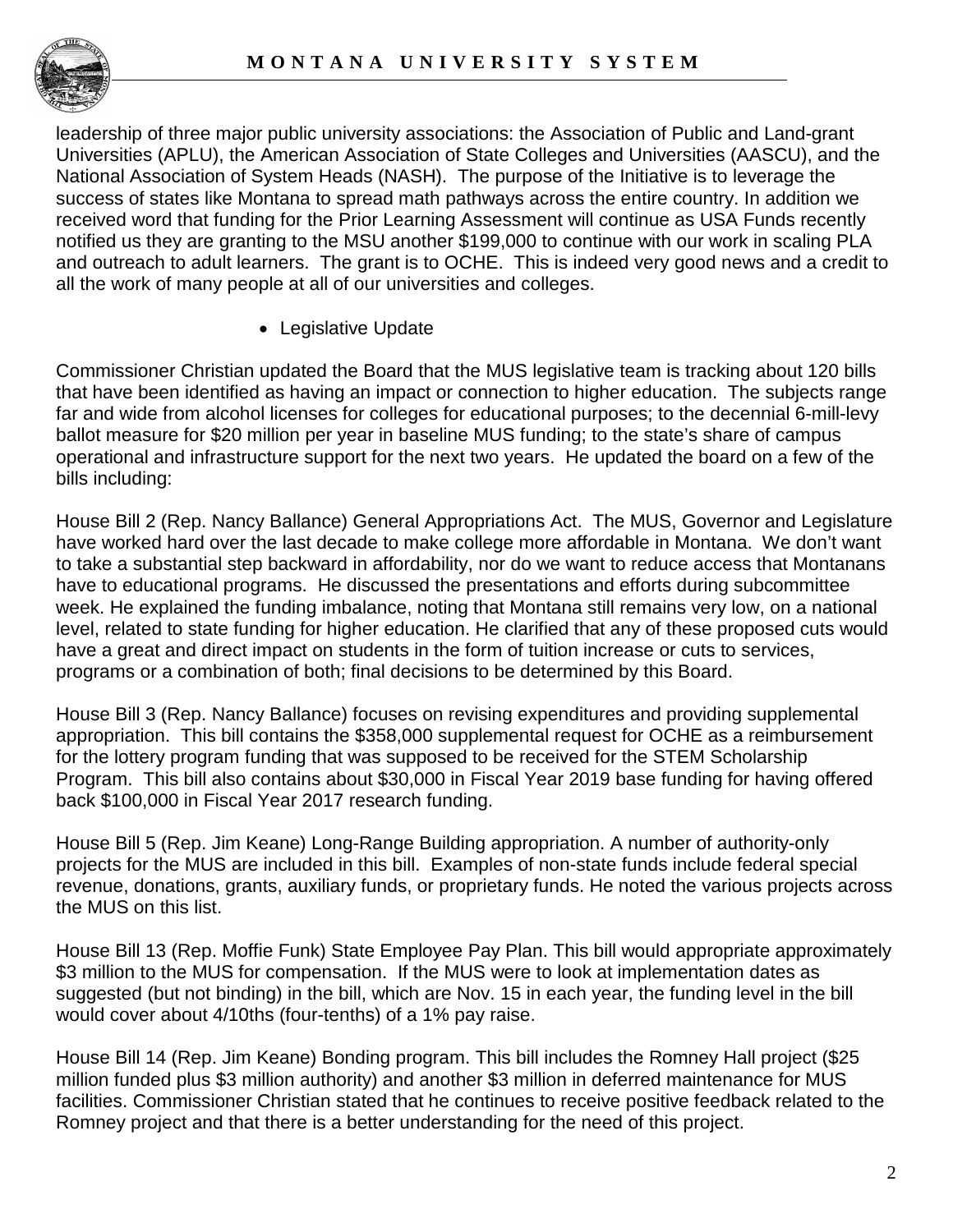

Senate Bill 85 (Sen. Mary Moe) Submitting a 6-mill levy for support of the Montana University System to voters. He extended thanks to both Senator Mary Moe and Representative JP Pomnichowski for her assistance in sponsoring the bill.

• Update on Searches Across MUS

Commissioner Christian updated the Board on the searches for the University of Montana, Helena College-UM and MSU-Billings. He noted that search advisory committee has been formed and seated for the University of Montana. They met formally in February and are currently reviewing the draft advertisement for the position. He stated that next steps include: continued review of the draft ad and developing a profile for the position as well as adding a member from local government and a Dean, to the search advisory committee. He noted that the committee is receiving lots of input and feedback related to the search, which is being relayed to the national search consultants assisting with this search. He discussed the timeline, noting after much discussion and research, consensus was that a better pool of candidates could be obtained through this timeline which focuses on bringing finalists to campuses for visits in the fall. This will also be beneficial as session will have ended and we'll have a better understanding of our budget and tuition.

In regard to Helena College-UM, following Dean Bingham's departure, we will need to look for new leadership for this institution. He stated that this effort is in the planning stage with considerations being made to interim opportunities as well as the development of a search timeline. He stated that this OCHE office and Board are committed to finding the right person to continue the success of this campus.

For MSU-Billings; Dr. Larsen will serve as interim chancellor for the foreseeable future. We want to give Chancellor Larsen an opportunity to stabilize the campus. Chancellor Larsen will be focusing on advancing retention and enrollment work. MSUB and City College need to strengthen student retention and the enrollment without further delay. He noted that there is a certain amount of undertow concerning what the vision of MSUB is. He expressed that it was critically important for the OCHE office and Board to be integrally involved in this conversation and help coordinate this effort, through OCHE, to help move it forward and ensure that a vision is adopted and carried out. Discussion followed.

- Campus Reports
- Campus Introductions

Introductions were made for Interim Chancellor Ron Larsen of MSU-Billings; Dean David Gurchiek of Highlands College.

• Other

Budget, Audit and Enterprise Risk Committee

# **INFORMATION**

Deputy Commissioner Tyler Trevor noted the renaming of this committee and agenda breakdown. He noted that the information on the agenda is intended as a resource for the board.

# **Budget** | ATAF Chart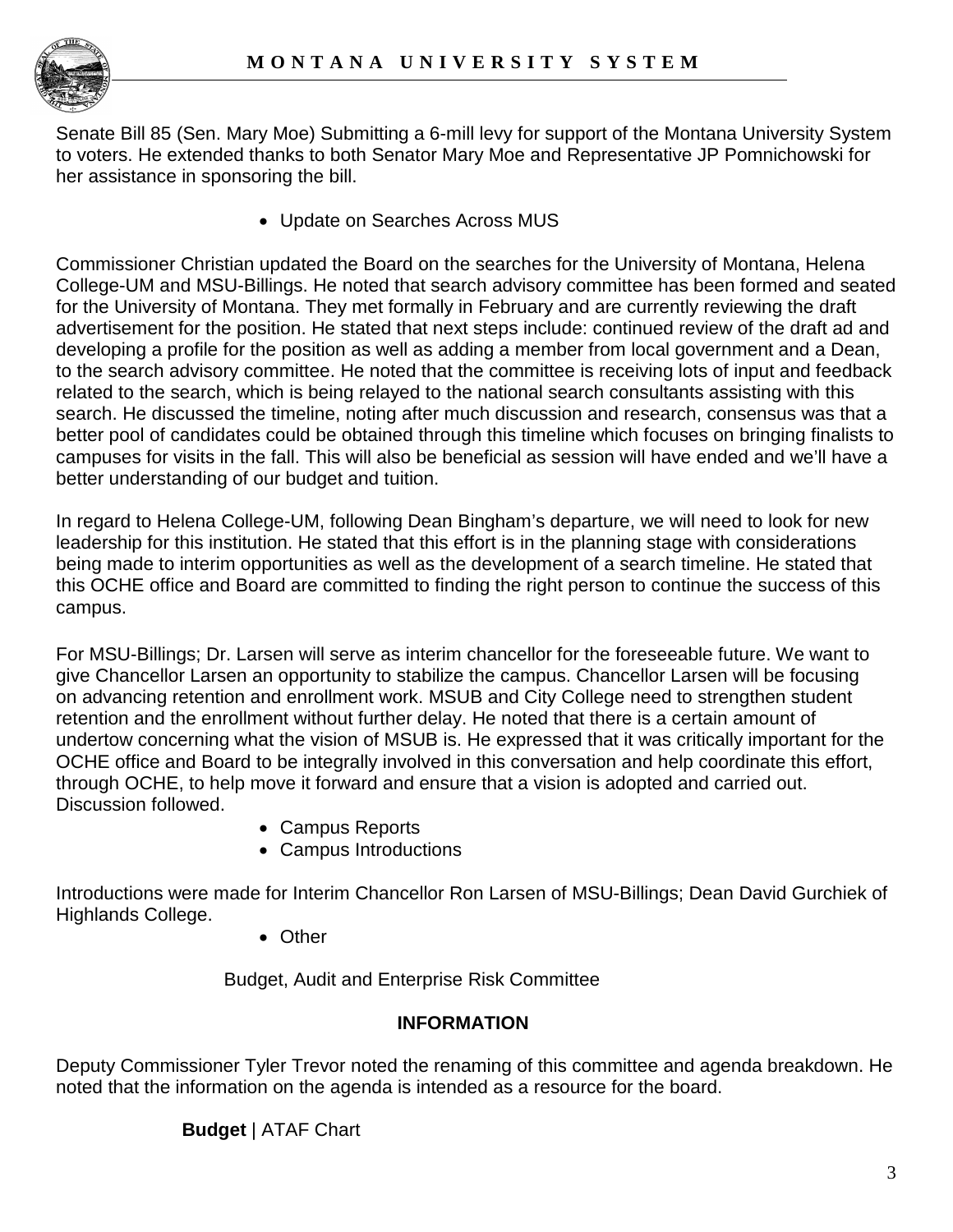

- a. Legislative Updates
	- Budget Status

Deputy Commissioner Trevor discussed HB 2, specifically the funding breakdown for various programs including:

Program 1: OCHE Administrative office, in which a 7% reduction is proposed, totaling approximately \$500,000 for the biennium;

Program 2: Student Assistance, proposed 4% reduction across all programs, besides WICHE/WWAMI. Professional graduate programs (WICHE/WWAMI/WIMU/MN Dental) are fully funded, including the entire present law adjustment. Discussion followed.

Program 4: Community Colleges, which has a proposed 9% reduction, totaling approximately \$2.4M for the biennium. Note, reductions may potentially vary by campus. Discussion followed.

Program 9: Appropriations Distribution (MUS Ed. Units), a proposed 5% reduction, totaling approximately \$18.6M for the biennium. No funding of Present Law Adjustments (PLA), including no New Space O&M. FY18 Reduction Hole = \$8.3M (tuition side PLA) + \$5.7M (state side PLA)  $+$  \$9.3M (5% cut) = \$23.3M. Discussion followed on how this relates to tuition. Commissioner Christian clarified that we did not ask the state to fund non-resident students.

Program 10: Research and Service Agencies, in which a 3.5% reduction is proposed, totaling approximately \$1.9M for the biennium. The impact to the various agencies varies because of calculated SWPLA (State-wide Present Law Adjustments). The Committee moved forward a companion bill concept aimed at adjusting the CC formula and possibly providing funds for the Fire Services Training School. Discussion followed.

MUS Total Budget: General Fund & State Special Revenue:

FY17 Base Budget = \$250,228,439 FY18 Reduction = (12,125,651) FY19 Reduction = (12,145,465) Total Biennial Reduction = (24,271,116) (does not include prg 2 state special increase)

- Funding & Tuition Scenario Overview
- Ed. Appropriations Subcommittee Info Packet
- b. MUS Budget Model

Deputy Commissioner Tyler Trevor discussed Board Governance Framework that was discussed by the Board at their July 2016 Retreat. He noted the importance of mission differentiation and setting mission parameters as well as, shared services, noting the importance of collaboration to operate more efficiently as a system. In relation to developing a cohesive financial plan he discussed the connection and interplay between state appropriations, tuition, and financial aid. He noted that during the tuition freeze era a lot of these connections were taken care of for us. He stressed that it is now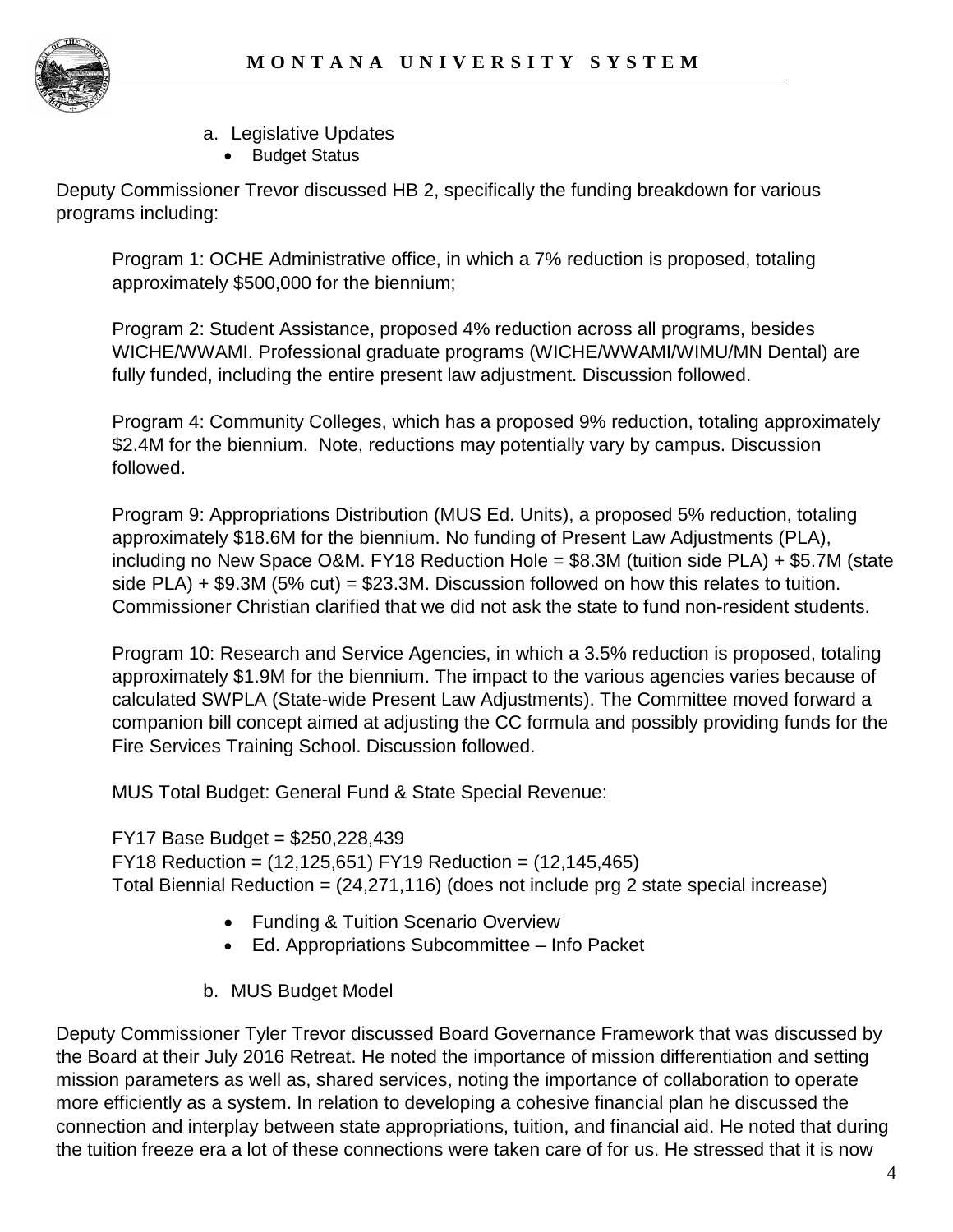

critical, at this point, moving out of that era to pay as much attention as we can to the connection between state appropriations and tuition but not forgetting financial aid.

• Budget Building Blocks

Deputy Commissioner Trevor discussed the budget building blocks that were discussed in September. He discussed the formula of institutional requirement less state appropriations equating tuition revenue; noting that previously we used an approach that added state appropriations and tuition to calculate intuitional requirement. The main difference between these approaches is that in the past we didn't start with our ideal and determine what should be funded and what campuses should be funded based upon their mission parameters. He suggested an opportunity to take steps toward that. He discussed the current phase we are in which includes adding present law adjustments to the FY 17 base, less reductions to PLA and FY17 base, equates to the FY 18 tuition revenue requirement. We need to get into the specifics between now and the upcoming May Board meeting to apply the campus level drivers and incorporate enrollment projections and other drivers to evaluate how those projections will impact revenue streams, then apply the state allocation decision model which would result in applying tuition decisions. Discussion followed.

- System/Campus Detail
- c. Benchmarks and Drivers

Deputy Commissioner Trevor spoke to benchmarks and drivers as tools that the board can use as they make tuition and allocation decisions and as this budget model is further developed. He reiterated the differences of campuses related to current size, enrollment mix, and projections for the future. He stressed the importance of FY18 & FY19, underlining that we must have a better understanding and expectation of campus metrics and goals and how they drive budgets 6-10 years out. He suggested system collaboration to develop a six-year model that would utilize some of these drivers to set as goals and expectations for individual campuses to reach based upon their mission parameters and some of the unique attributes that those campuses have.

• Shared Policy Goal

Deputy Commissioner Trevor stated that the Legislature, Governor Bullock, and the Montana University System have a vested interest in maintaining a quality system of higher education that operates in an efficient manner. In order to help ensure the educational units of the Montana University System are providing quality and efficient delivery of higher education, parties including members of the Education Appropriations Subcommittee, Commissioner of Higher Education and Governor agree to establish efficiency benchmarks. For the 2019 Biennium, the mutually agreed on efficiency benchmarks are: 1) MUS average state support per resident student FTE, plus or minus \$2,500; and 2) funding comparisons to regional peers of the MUS campuses. With the lump sum funding provided by the Legislature, the Montana University System will strive to allocate funds in such a manner that all campuses of the Montana University System fall within the efficiency benchmark range. Given that MUS Flagship campuses (MSU & UM) operate with approximately 60% of the median state support per student FTE as their regional peers and that the MUS ranks 48th in nation in total educational revenue per student FTE, all parties will strive to provide adequate funding levels for the Montana University System in relation to median income. He spoke to the importance of using tax dollars efficiently across the system. Commissioner Christian clarified that this is not the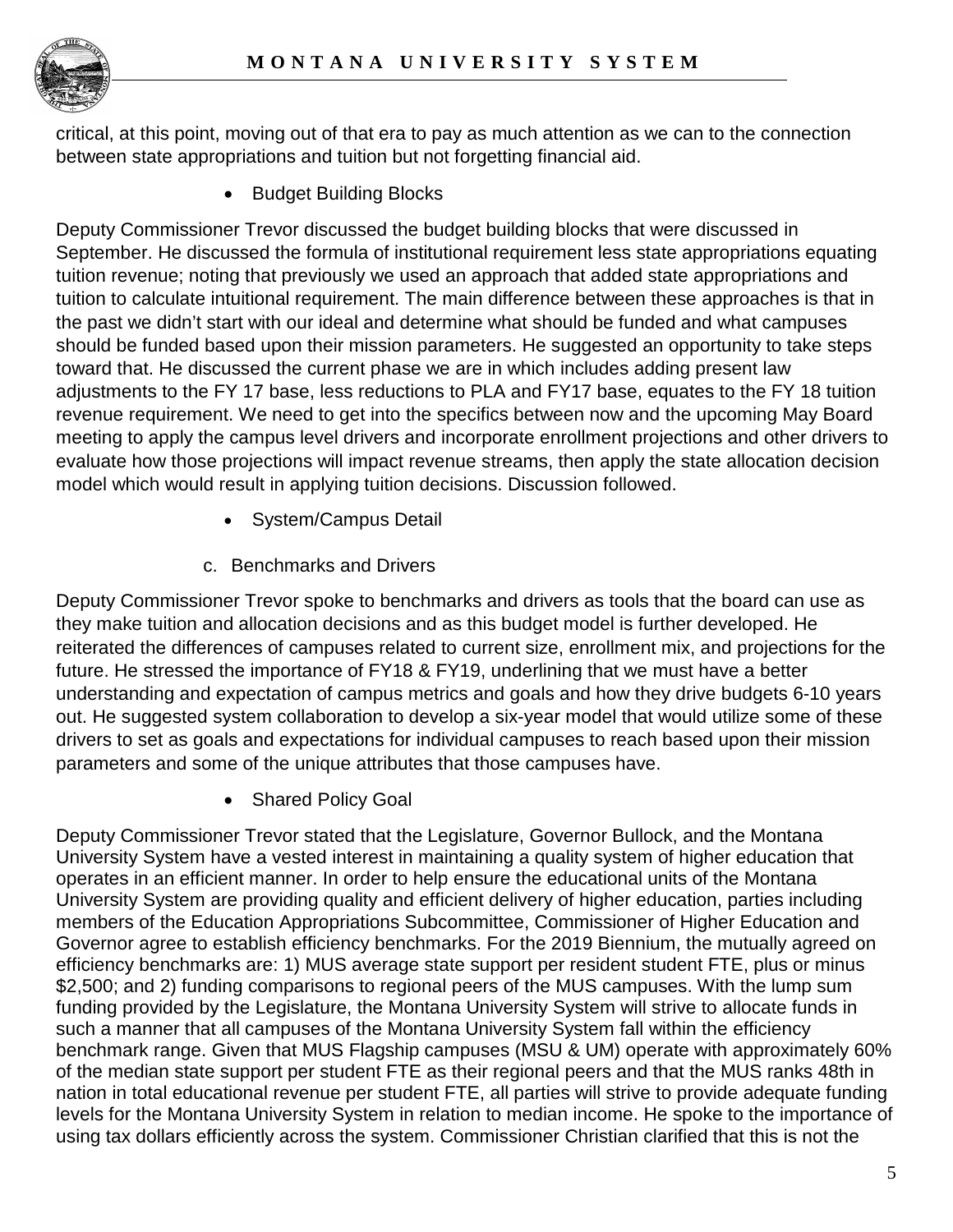

same document that was used for the MOUs related to the College Affordability Plan. Discussion followed.

- Peer Analysis | MSU | UM | MT-Tech | UMW, MSUN, MSUB | 2-yr
- Operating Budget Metrics Dashboard
- Enrollment | Spring 2017 | Projections

Deputy Commissioner Trevor discussed spring enrollment numbers and reminded attendees that enrollment numbers are not final until the end of semester. He stated that the combination of enrollment figures from spring, summer and fall and are used to determine fiscal year enrollment. Fiscal year enrollment is used to run enrollment projections, as well as to determine the annualized number. He noted that they are currently working with campuses on calculating FY 17 enrollment projections.

d. Tuition Decision Points

Deputy Commissioner Trevor discussed the following decisions points in preparation for a decision in May regarding tuition and developing a framework that would help set campuses up for success over time, as well as measure that success. Discussion followed.

- 1. Establish single, base tuition rates for undergraduate and graduate tuition at each campus. (i.e. remove lower division discounts)
- 2. Strive to level tuition by mission type.
- 3. Establish range expectations and goals based on peers. (ex. Flagships = 100% of peers, 4-yr  $= 75\%$  of Flagships, 2-yr  $= 50\%$  of Flagships)
- 4. Establish expectations based on the ratio of tuition to median household income, use peer average as benchmark.
- 5. Strive to connect tuition revenue and state allocation to meet Cost of Education (COE) benchmarks – set COE benchmark using efficiency benchmark, mission parameters, peer levels, enrollment projections, etc.
- 6. Work to develop system-wide resident student recruitment efforts.
- 7. Work to standardize mandatory fees by campus type.
	- Tuition Rates: Flagships | 4-year | 2-year
	- Tuition Compared to Median Household Income
	- e. State Allocation Decision Points

Deputy Commissioner Trevor spoke to the following suggested decision points:

- 1. Establish Performance Funding allocation amount (ex. \$15M in each year of the biennium)
- 2. Identify primary allocation distribution drivers
	- 3-year resident student FTE averages
	- Cost of Education benchmarks
	- FY17 allocation distribution
- 3. Utilize Efficiency Benchmarks to establish goals (ex. Shared Policy Goal)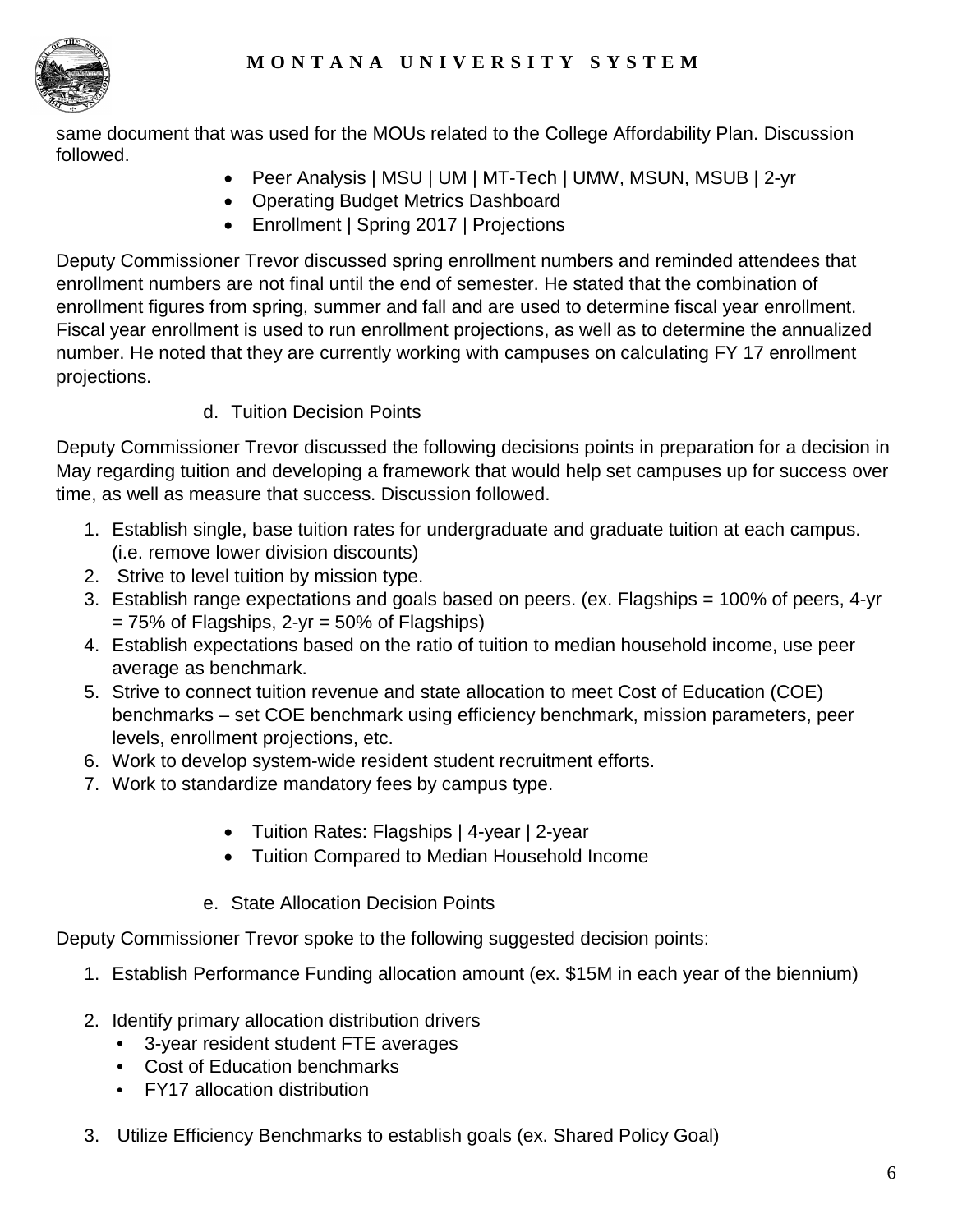

- State support per resident FTE
- % state share expectations by mission type
- Peer comparisons
- 4. Strive to connect tuition revenue and state allocation to meet Cost of Education (COE) benchmarks – set COE benchmark using efficiency benchmark, mission parameters, peer levels, enrollment projections, etc.
- 5. Return responsibility for individual campus allocations to OCHE

Discussion followed.

- State Allocation Methodology
- Performance Funding

#### UM Budget & Planning Update

Dr. Sheila Stearns, President of the University of Montana; Mr. Mike Reid, Vice President of Administration and Finance at UM; Mr. Brock Tessman, Dean of the Davidson Honors College-UM; Dr. Tom Crady, Vice President of Student Affairs and Enrollment-UM; Dr. Beverly Edmond, Interim Provost-UM; Dr. John DeBoer, Faculty Representative-UM; and Mr. Sam Forstag, ASUM President; provided an update for the Board on the efforts underway at the University of Montana. Dr. Crady spoke to enrollment efforts which include: stabilizing the incoming freshman class, increasing nonresident students, continuing growth at Missoula College, continue steady graduate student admissions and expand international student recruitment. Vice President Reid spoke to the short-term response to budget alignment challenges which include attrition and salary savings, proceeding with new hires only with presidential approval, evaluate retirement incentives and streamlined services. Mr. Tessman spoke to the strategic planning process which focuses on learning from people, finding patterns, identifying principles, explore strategies, and test and revise. He discussed how the strategic planning will assist the President and institution to make informed decisions that support and further the campus mission. President Stearns spoke to the Forward125 initiative, which is currently being used to assist with examining the organization and make sound decisions to reflect the needs of students and maximize the finite resources available to achieve the UM mission. Forward125 puts UM on a path toward achieving this end. Discussion followed.

#### **Audit**

#### a. Montana University System Workforce Data Reporting Performance Audit-Update *One-year Follow-up Response | Attachment #1 | Attachment #2*

Deputy Commissioner Trevor presented to the board an update on the one year follow-up response from the Montana University System to the performance audit on Workforce Data Reporting (14P-05). He spoke to the three recommendations associated with the audit and noted that they are in implementation or are in the process of being implemented. He clarified that the following action steps have been taken: The MUS has implemented a consistent position categorization model. The model is a modified version of the University of North Carolina's JCAT framework. Embedded in the process of applying JCAT codes to the 8,000 employees within the MUS is a detailed review of all workforce data. As a new generation of JCAT coded data is now available, and new system-wide reports are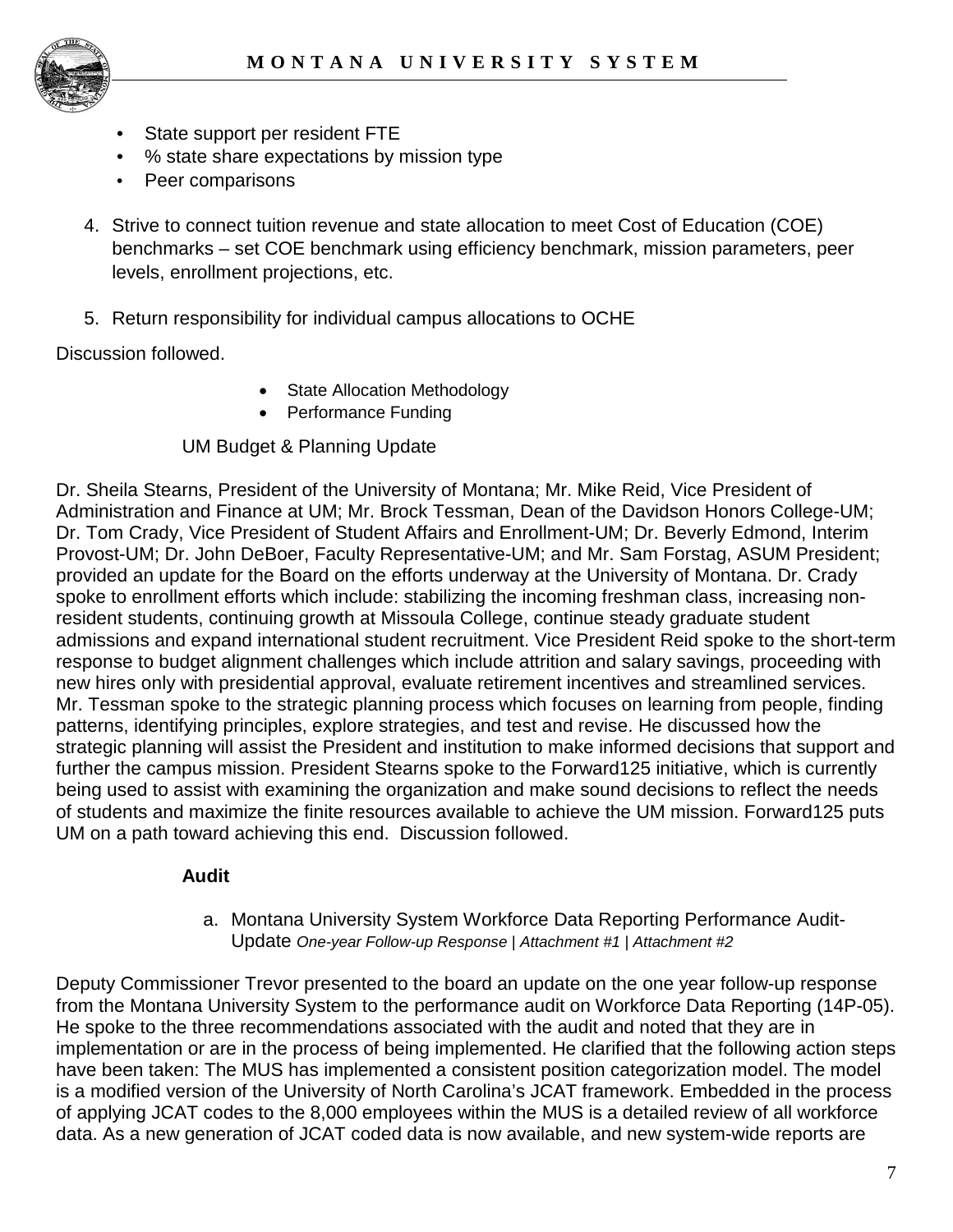

being developed and integrated into the budgeting process, OCHE has the opportunity to conduct a detailed analysis of IPEDS reported data. Discussion followed.

- b. Montana State University Consolidated Financial Statements (all campuses & agencies)-June 30, 2016-Unmodified (Clean) Opinion
- c. University of Montana Consolidated Financial Statements (all campuses & agencies)-June 30, 2016-Unmodified (Clean) Opinion
- d. Montana State University Consolidated Revenue Bond Report-June 30, 2016- Unmodified (Clean) Opinion
- e. University of Montana Pledged Revenue Bonds-June 30, 2016-Unmodified (Clean) Opinion
- f. KEMC-FM Yellowstone Public Radio operated by Montana State University-Billings, Financial Statement Audit for the year ended June 30, 2015-Unmodified (Clean) Opinion
- g. KUFM-FM Radio operated by University of Montana, Financial Statement Audit for the year ended June 30, 2015-Unmodified (Clean) Opinion
- h. Montana PBS Public Television operated by the Montana University System-Financial Statement Audit for the year ended June 30, 2016-Unmodified (Clean) **Opinion**
- i. KGLT-FM Public Telecommunications operated by the Board of Regents-Montana University System Financial Statement Audit-June 30, 2016- Unmodified (Clean) Opinion
- j. MUS Workers' Compensation Program Financial Statement Audit-June 30, 2016-Unmodified (Clean) Opinion

Mrs. Frieda Houser, Director of Accounting and Budget at OCHE, discussed the posted audit reports noting they all had clean, unmodified opinions. Discussion followed.

## **Enterprise Risk/Shared Services/Facilities**

a. Shared Services Presentation *Attachment #1 | Attachment #2 | Attachment #3*

Mr. Ron Muffick, Director of Student Affairs, provided an update to the board on shared services. The goal behind shared services is to promote collaboration between campuses through a shared services approach designed to identify and promote efficiencies in services and to reduce the cost of operations. He informed the Board that a taskforce has been developed and is meeting regularly. In addition shared services guiding principle have been developed. He reviewed the list of potential services that will be evaluated and prioritized going forward with focus on cost and potential efficiencies. He reviewed the summary of three focus areas which include: procurement efficiencies initiative, improve compliance through Maxient software, as well as, employment based immigration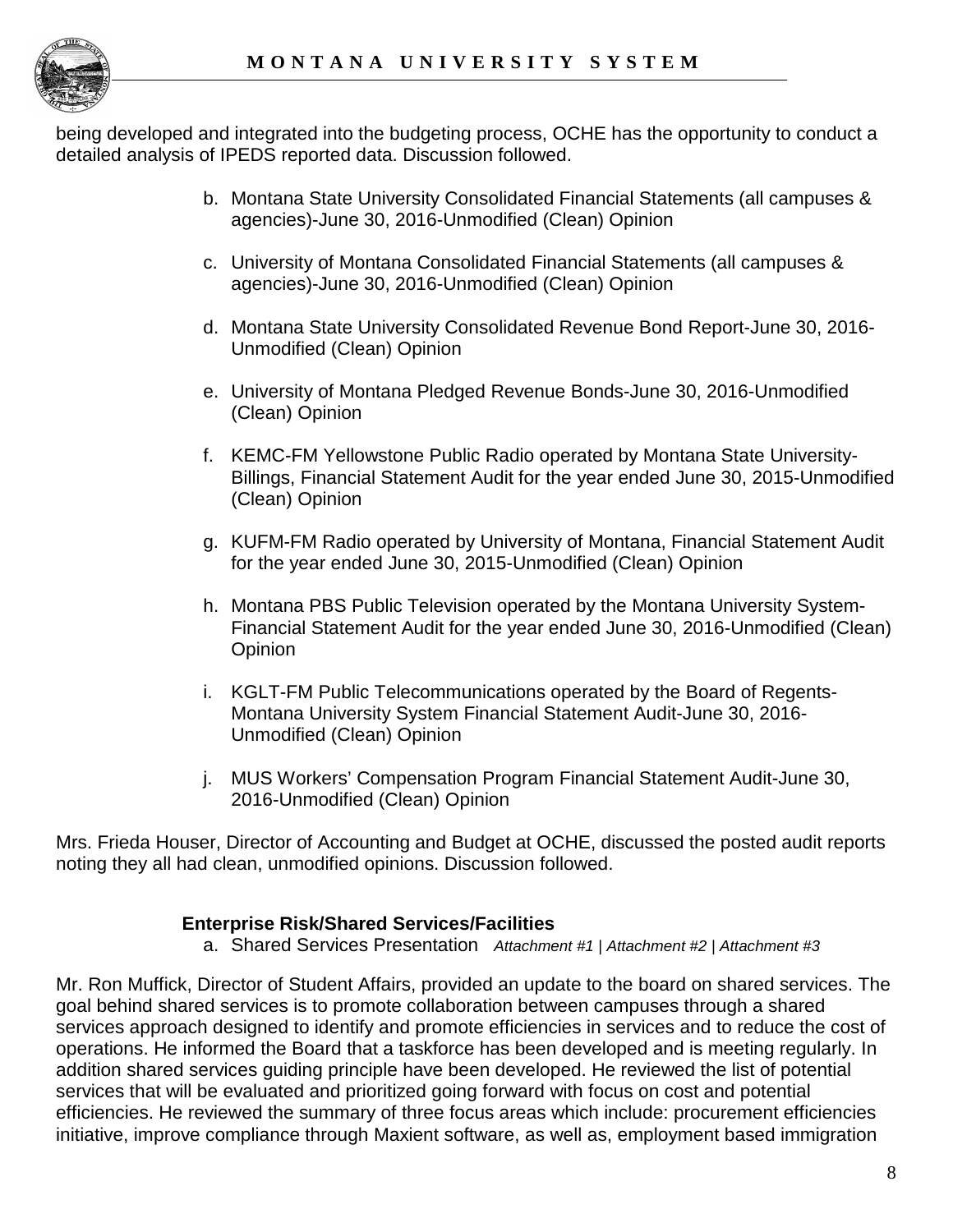

processing for international employees. He noted that to date, there are many shared services currently underway across the campuses. Next steps include finalizing the inventory of what is currently being shared and prioritizing the list of potential shared services to develop a plan going forward. Discussion followed.

b. Enterprise Risk Taskforce Update

Mr. Ron Muffick Director of Student Affairs updated the board on the Enterprise Risk Taskforce. He discussed the need behind this taskforce noting that Enterprise Risk Management is an enterprisewide, strategically-aligned portfolio view of organizational challenges to provide better insight on how to prioritize resource allocation to ensure successful mission delivery. He clarified that currently there are risk management professionals on campuses. OCHE has historically worked with campuses to identify, assess, and mitigate specific risks. OCHE has not provided guidelines and framework to implement Enterprise Risk Management. Going forward, OCHE will develop a coordinated, collaborative and intentional plan for Enterprise Risk Management. Campuses will implement Enterprise Risk Management with a holistic view and response to risk. OCHE will define the ERM structure, risk types and functional areas to assess for risk. OCHE will host quarterly meetings to discuss enterprise risk and provide leadership. Campuses will follow the ERM process described by OCHE and approved by the BOR – Develop a risk inventory – Complete a risk assessment. Campuses will provide OCHE/BOR an annual report detailing ERM efforts. He described the draft ERM structure as well as the risk types and the functional areas to assess for risk. The Enterprise Risk Assessment Plan for the Montana University System will be completed and presented as an action item at the Board of Regents meeting in May, for Board approval. By July 1, 2017 OCHE will convene a system-wide meeting to roll out the plan with guidance and expectation. Enterprise Risk and Shared Services Initiatives will be coordinated and collaborate extensively. Discussion followed.

## **CONSENT**

- a. Authorization to Expend Student Computer Fees; UM-Western *ITEM 174-1602- R0317*
- b. Authorization to Expend Student Equipment Fees; MSU-Billings *ITEM 174-2702- R0317*
- c. Authorization to Expend Student Computer Fee Equipment; UM-Missoula *ITEM 174-1015-R0317*
- d. Authorization to Expend Student Computer Fee Employment Allocation; UM-Missoula *ITEM 174-1014-R0317*
- e. Request for authorization to enter into off campus lease for Intercollegiate Athletics *ITEM 174-1011-R0317 | Attachment #1*
- f. Request for authorization to enter into off campus classroom lease for Montana Weatherization Training Center; MSU-Bozeman *ITEM 174-2007-R0317*
- g. Authorization to Expend Student Computer Fee on Classroom Technology Equipment Initiative; UM-Missoula *ITEM 174-1009-R0317*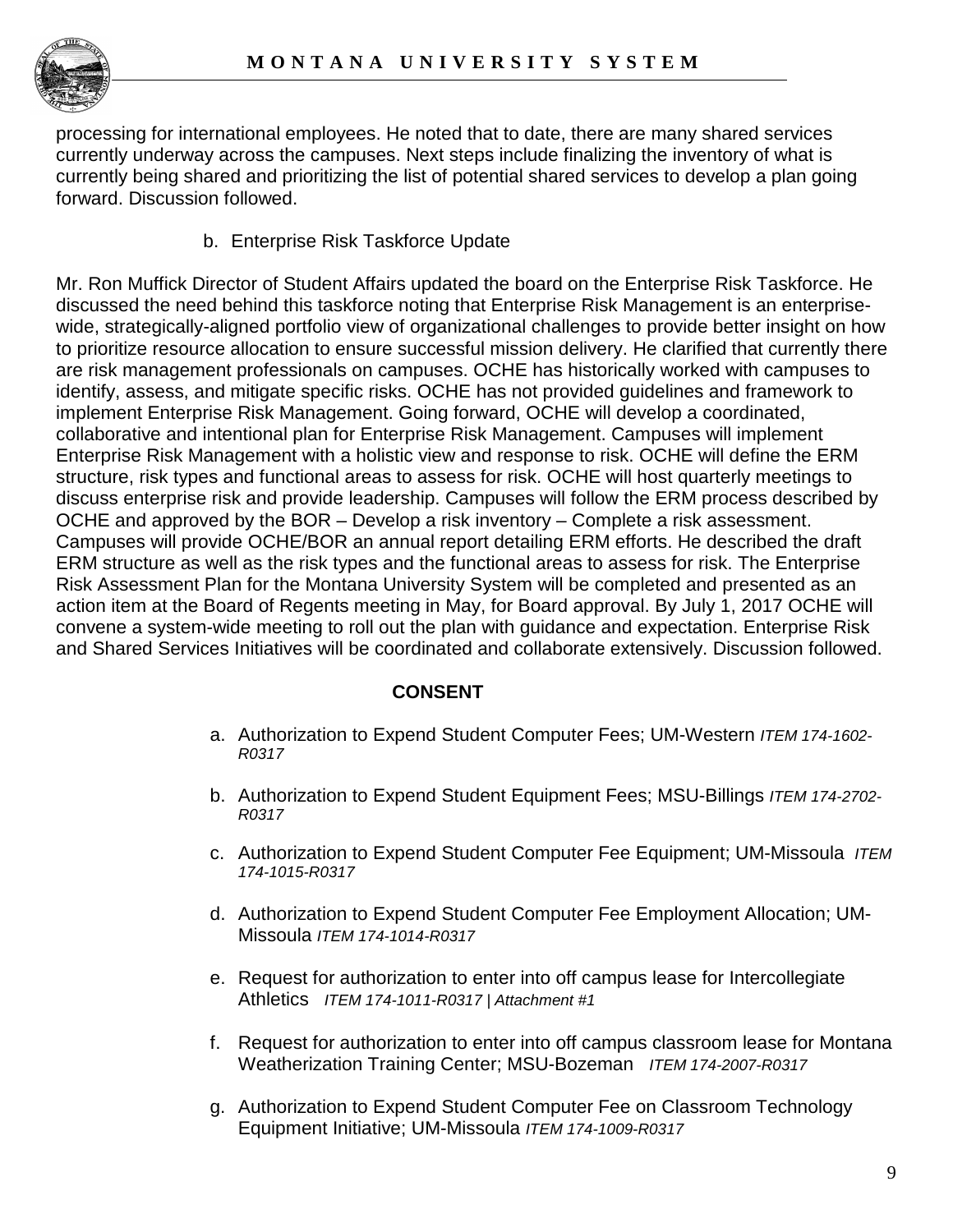

# **ACTION**

a. Policy Revision 970.1 Financial Affairs – Biennial Allocation of State Funds to Montana University System Campuses; OCHE *ITEM 174-102-R0317 | Revised Policy*

Deputy Commissioner Trevor presented this request for the Board of Regents to approve revisions to Policy 970.1, Biennial Allocation of State Funding to Montana University Campuses, to amend procedures for allocating state funding to the campuses of the Montana University System.

> b. Request for Authorization to Transfer Interest in Real Property; Missoula College to Missoula County Public School District; UM-Missoula | *ITEM 174-1012- R0317 | Attachment #1*

Mrs. Frieda Houser, Director of Accounting and Budget at OCHE, presented this request for the Board of Regents of the Montana University System to authorize the University of Montana – Missoula, to proceed with transferring the real property of the old Missoula College located at 909 South Avenue West, Missoula, MT 59801 back to Missoula County Public Schools.

> c. Request for Authorization to Replace and Finance Artificial Turf at Montana State University's Bobcat Stadium; MSU-Bozeman | *ITEM 174-2008-R0317 | Attachment #1 | Attachment #2 | Attachment #3*

Mrs. Frieda Houser, Director of Accounting and Budget at OCHE, presented this request, in accordance with Board of Regents Policy 1003.7, to authorize the Montana State University to replace the field turf and surrounding warning track at Bobcat Stadium at a cost of up to \$625,000, and to finance the costs over a period of three years. Discussion followed.

> d. Request for Authorization to install new center hung video board in Dahlberg Arena of the Harry Adams Center – University of Montana-Missoula *ITEM 174- 1003-R0317*

Mrs. Frieda Houser, Director of Accounting and Budget at OCHE, presented this request, consistent with Board of Regents Policy 1003.7, that the Board of Regents of the Montana University System authorize the University of Montana - Missoula to implement steps necessary to replace the center hung video board in the Adams Center on the UM Missoula Campus. This authorization is for \$850,000.

> e. Transfer Interest in Real Property; MSU-Billings *ITEM 174-2701-R0317 | Attachment #1 | Attachment #2*

Mrs. Frieda Houser, Director of Accounting and Budget at OCHE, presented this request, consistent with the provisions of BOR Policy 1003.6, that the Board of Regents of Higher Education authorize Montana State University Billings to execute the transfer of interest in real property within the approved Property Acquisition Zone.

> f. Request for Authorization to enter into off campus classroom lease by Gallatin College; MSU-Bozeman *ITEM 174-2006-R0317*

Mrs. Frieda Houser, Director of Accounting and Budget at OCHE, presented this request, in accordance with Board of Regents Policy 1003.6, that the Board of Regents of the Montana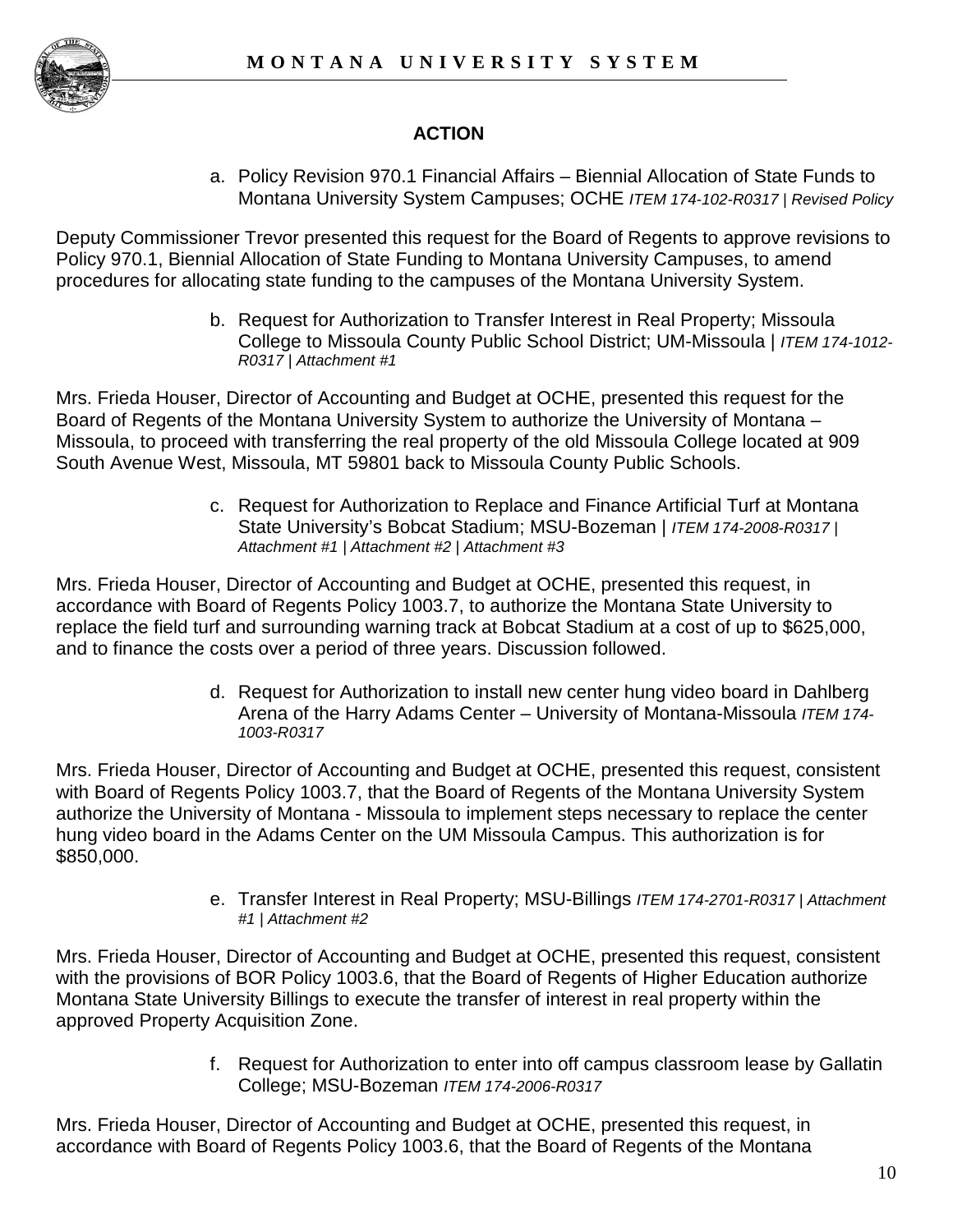

University System authorize Gallatin College Montana State University to enter into an off campus lease for classroom usage by the college. Discussion followed.

> g. Policy Revision 1004.1 – Naming of Property, Programs and Interior Spaces; OCHE *ITEM 174-103-R0317 | Attachment #1*

Ms. Viv Hammill, OCHE Chief Legal Counsel, presented this request for the Board of Regents to review and consider formal adoption of the revised naming policy drafted after the board and staff working group revised the policy. Discussion followed. Regent Tuss inquired about a sentence structure in Section III. Park E. Discussion followed.

Staff and Compensation Committee

## **INFORMATION**

a. Legislative update on compensation bills

Deputy Commissioner McRae and Regent Johnstone noted the early discussions related to the update on the Legislative session, specifically related to HB 13.

# **CONSENT**

Emeriti Faculty

- a. Fedock; MSU *ITEM 174-2002-R0317*
- b. Weeden; MSU *ITEM 174-2003-R0317*
- c. Lynch; MSU *ITEM 174-2004-R0317*

# **ACTION**

a. MSU-Billings; *ITEM 174-2700-R0317*

Deputy Commissioner McRae spoke to this item as hiring a previously interim status coach at MSU-Billings.

b. OCHE; *ITEM 174-100-R0317*

Deputy Commissioner McRae noted that this is a revision to an existing contract for a staff member undergoing additional duties being assigned.

> c. Policy 407 Employee Equity Interest – Rau & Patel; UM Missoula *ITEM 174-1013- R0137 | Attachment #1*

Deputy Commissioner McRae presented this request before the Board of Regents of Higher Education to approve UM-Missoula employees Dr. Thomas Rau and Dr. Sarjubhai Patel for having an equity interest in Glia Diagnostics, an Australian corporation whose address is 29 Clarendon St., Armadale VIC 3143. The Board of Regents of Higher Education would further authorize The University of Montana-Missoula to enter into licensing agreements and contractual arrangements with Glia Diagnostics for use of University facilities, if needed.

Board Education Topic – Research Centers and Institutes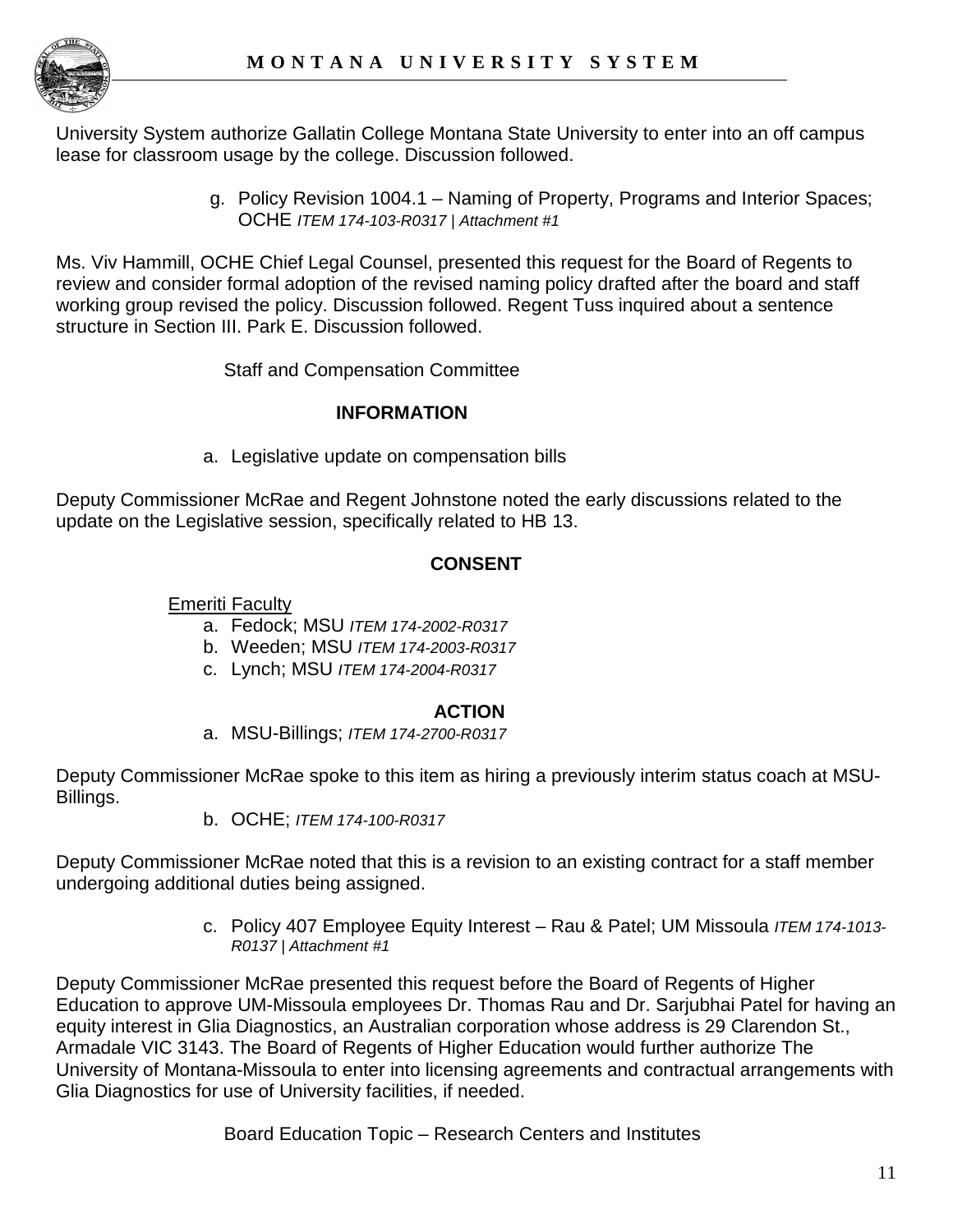

Ms. Janelle Booth, MUS Research Director, presented this before the board along with UM Vice President of Research Dr. Scott Whittenburg and MSU Vice President of Research Dr. Renee Reijo Pera. Ms. Booth distinguished the difference between research centers/institutes and academic programs. Vice President Whittenburg discussed the current centers, authorized by the Board for UM. Vice President Reijo Pera discussed the centers and institutes, and their importance related to research funding at MSU-Bozeman. Ms. Booth discussed the other various centers across the MUS from campuses including MSU-Billings, Montana Tech, MSU-Northern and UM-Western. Dr. Whittenburg discussed the state wide institute, Montana Institute on Ecosystems which manages the ESPSCoR award of \$20 Million over five years. Partners include: Montana Tech, MSUB, Montana Climate Office, One Montana, USGS, Montana Water Center, MtnSEON, Aaniih Dakota College, Blackfeet CC, Great Northern LLC, Dept. of Interior NCCSC, Terra. Dr. Reijo Pera noted the synergy between research center collaboration related to the Center for Mental Health Research and Recovery at MSU; Neural Injury Center at UM; and Puget Sound VA. She noted that the activities of these two centers have been combined in hopes of improving access to novel treatments in clinical trials. Dr. Whittenburg discussed the UM National Center for Landscape Fire Analysis which improves wildland fire management through scientific innovation, creation of management tools, and production of future fire professionals. He then discussed the notable success related to these centers in terms of dollars gained for research efforts and to help grow these efforts across campuses. Dr. Reijo Pera discussed the MSU OpTeC (Montana Optics and Photonics Companies). Center which over time has been very successful and has experienced exponential growth. She also spoke to the notable success of MSU centers to date. The panel discussed challenges and opportunities related to centers. These often include: funding, duplication of efforts and sun-setting of inactive centers. Dr. Reijo Pera discussed the many benefits associated with centers including: magnifying research strengths, creating vibrant communities for students, faculty and staff; increasing visibility for grant applications; enhancing faculty recruitment and retention; can leverage resources across and between universities; and providing expertise for mentoring and advising. Discussion followed.

> Public Comment None.

Meeting Recessed at 3:48pm

4:00 PM Executive Session | *Don 123*

• Personnel Discussion

**Friday, March 10** 

The meeting reconvened at 8:16am

Remarks by Governor Bullock

Governor Bullock provided several updates. He discussed the collective success over the last four years in providing better education at low-cost and reducing time to degree while preparing students for entering into the workforce. He spoke to the coordinated and concerted efforts across the MUS. He noted this history of increased investments in the 2013 session and 2015 session which resulted in the ability to freeze tuition. He spoke to state support for higher education on a national level. He spoke to dual credit opportunities for high school students and associated cost savings of almost \$5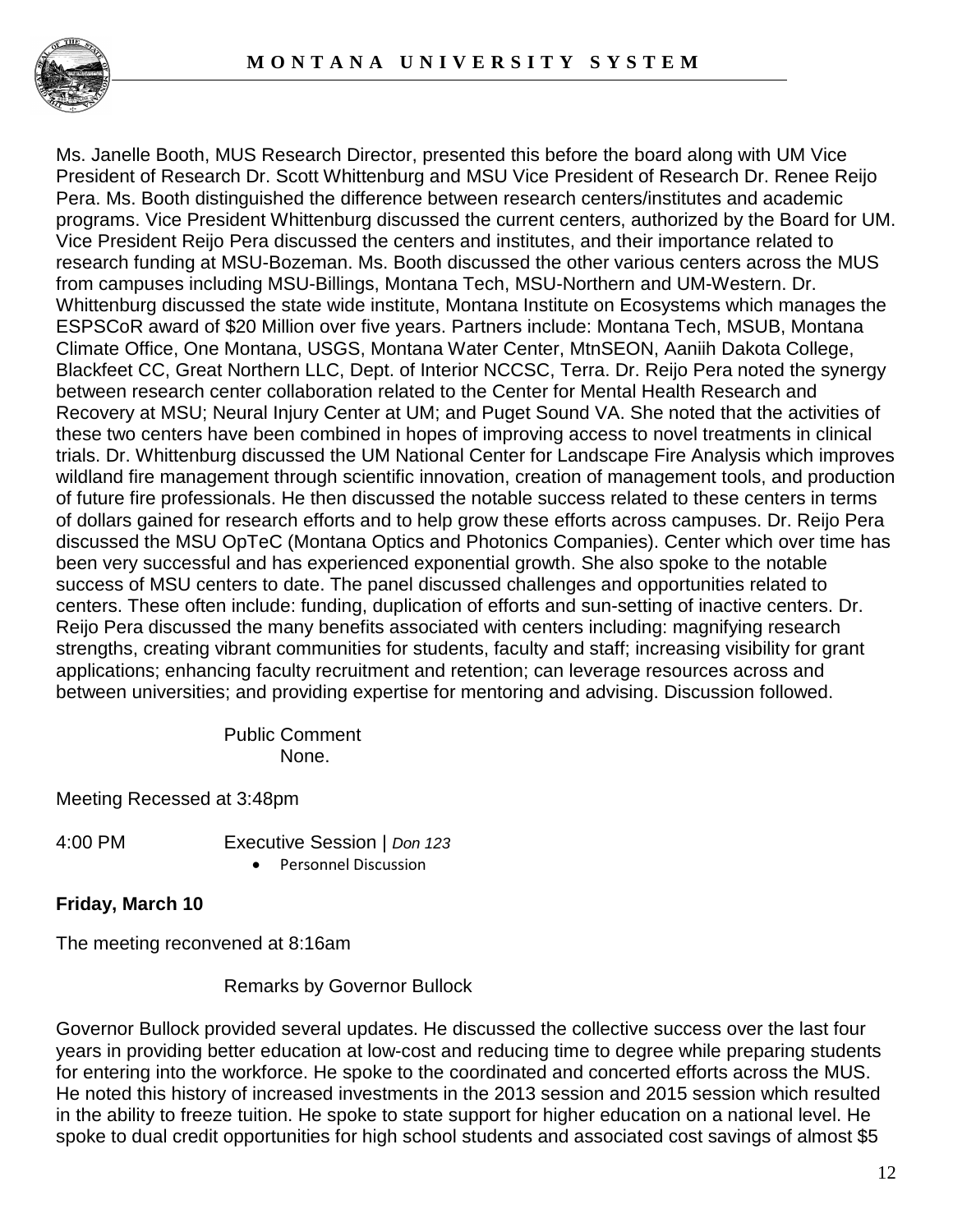

million dollars. He mentioned Prior Learning Assessment, specifically the system-wide implementation of a system-wide prior learning assessment policy that makes it easier for veterans and adult learners to demonstrate competency and received credit for training they have already received during their service. Through EdReady, cost savings is attained by reducing the need for students to take remedial math courses. In 2015 a priority of this board and the governor, they started making investments into research in Montana; discussed the MREDI grant and its success to date, noting that funded projects are directly feeding into the Montana economy. He discussed efforts to date for MT Tribal colleges to integrate apprenticeship programs with existing academic programs in partnership with the Department of Commerce.

He discussed the Legislative Session, noting difficult decisions ahead and his determination to keep investments in K-12 and Higher Education alive. The budget proposed differs from his initial proposed budget, which he said was concerning given the significant cuts to higher education and other key programs. He spoke to the need to enhance higher education opportunities for students and the need to position the board to make informed, good decisions related to tuition. He extended thanks for the work to date and support shown up at the capitol during this session, as well as for the continued service towards local communities, the state of Montana and higher education for students overall.

Remarks by Superintendent Arntzen

Superintendent Arntzen spoke to her positive outlook going forward related to K-12 education. She expressed her desire for robust partnerships to help continue promoting student success across the state. She discussed the legislature, her budget, and ensuring responsible funding for education. She extended thanks to Governor Bullock for signing HB 191 which gave schools a \$47.4 million inflationary increase and helped add stability to their budgets. She spoke to the importance of the Natural Resource Development payment, currently in statute. She discussed the proposed one-timeonly inflationary increase for special needs students that she requested. She updated the board that Dr. John Cech has been involved in the Bipartisan Education Caucus. She spoke to the efforts to date with tribal communities to try to improve services to the students in those communities. She spoke to mental health awareness and the importance of suicide prevention efforts for the youth of Montana.

Two-Year Education and Community College Committee

## **INFORMATION**

## a. HealthCARE MT Rural and Frontier Outreach | *Attachment #1*

Dr. Shannon O'Brien, Dean of Missoula College, presented an update on HealthCARE Montana and its efforts to transform localized college healthcare education into a statewide workforce system. She spoke to healthcare by the numbers noting the 5,000 students enrolled, and 2,000 students being directly served across 15 campuses. There are 155 healthcare certificates/degrees offered across the MUS system involving 200 industry representatives and resulting in \$8,000 reduction in cost for nursing students. There are three colleges offering PN via distance delivery as well as 48 employees who are enrolled in registered healthcare apprenticeships in 18 facilities. She noted the facilities offering CRRN training across the state; distance PN pre-requisite students across the state as well as the registered apprenticeship programs across the state. She reminded the board that this effort is new on a national level. Discussion followed.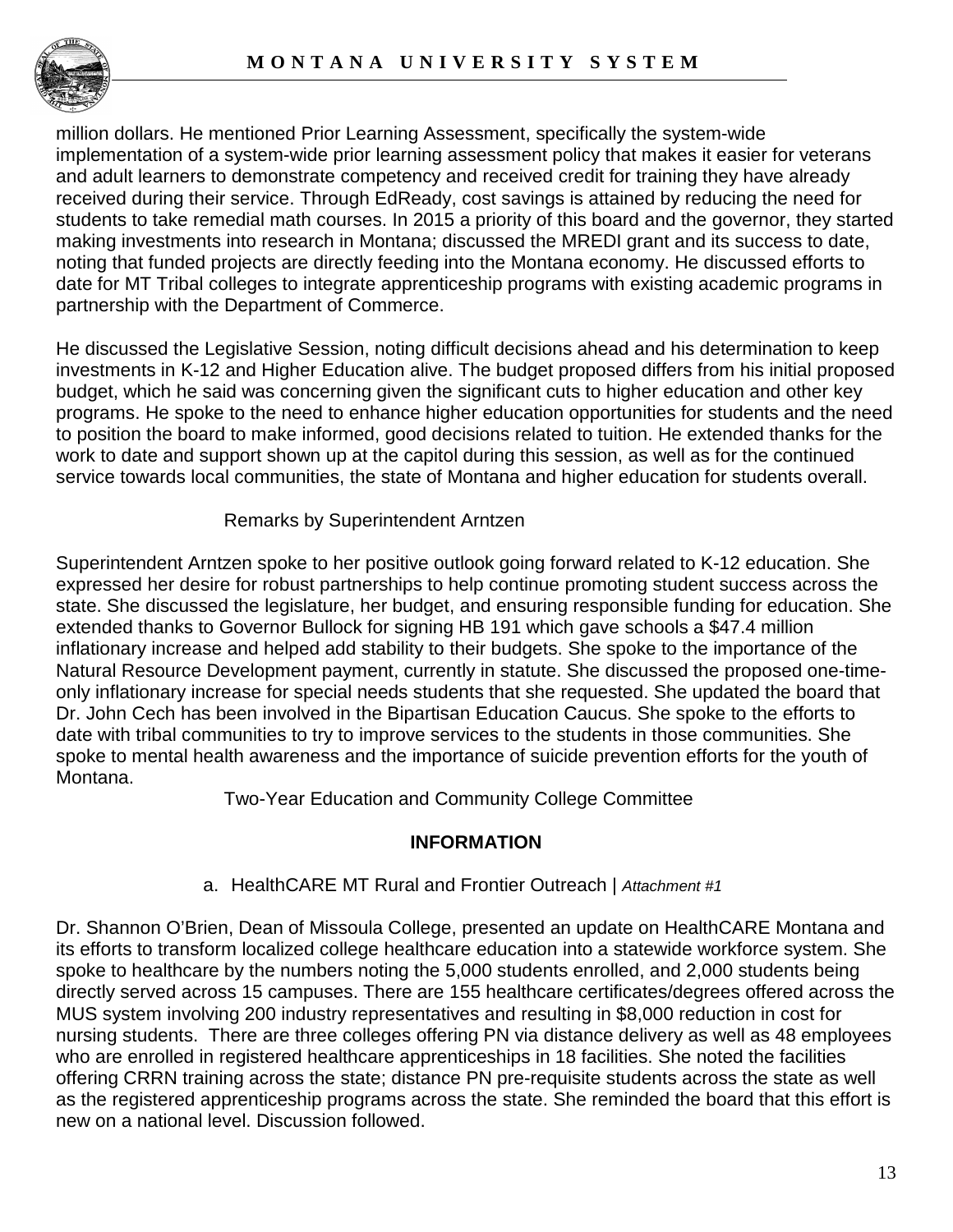

b. MUS Co-Requisite Design Initiative | *Attachment #1*

Mr. Erik Rose, Program Manager at OCHE led a discussion with Dr. Robert Hoar, Provost at MSU-Billings. He noted that roughly 1 in 10 students who place in remedial algebra goes on to graduate. The percent of students enrolled in remedial math who pass gateway course in 2 years clearly demonstrates remedial education is a barrier to student success. States such as Georgia, Tennessee, West Virginia, Indiana and Colorado have increased student success in gateway math and English courses from 10-30% to 60- 70%+ by replacing prerequisite remediation with corequisite remediation. They discussed the path to scale from the starting in May of 2013 with the Complete College Montana Initiative to the formation and implementation of the Steering Committee, formed in February 2017; looking forward to the goal of scaling Co-Requisite remediation by August of 2018. The implementation steering committee is comprised of 21 members representing the 11 units of the MUS. Provost Hoar discussed the Math 105 program at MSU-Billings and the successes to date compared to other Math 105 level classes. He noted success stories related to Math Pathways efforts underway to steer students toward the correct math course and ensuring they are prepared for that course. The Math 105 Program leads to a contemporary math course rather than a calculus course; he noted that this model works very well despite the delivery format.

c. Dual Enrollment Update

Ms. Amy Williams, Dual Enrollment and Big Sky Pathways Program Manager, led a panel discussion with Dr. Cliff Coppersmith, Dean of City College; and Dr. Stacy Klippenstein, President of Miles Community College. They shared updates related to dual enrollment and spoke to the recent pilot programs. She noted the upcoming Western Regional Conference being held on April 3-4, 2017 at the Missoula College campus. She discussed the substantial growth seen over the last year, thanks to campus efforts. They spoke to keys for success including: top level administrative support, enthusiastic teachers & high school leadership, faculty investment, free/reduced tuition, increased program marketing, balance in CTE classes and Gen. Ed. Courses, growing the pool of qualified teachers, and supporting teachers in Title II. Dean Coppersmith noted the five-fold increase in enrollment in dual enrollment courses from AY14-15 to AY16-17 at City College MSUB and partner schools. President Klippenstein discussed the dual enrollment pilot project at MCC. He noted the pilot program's offering of free dual credit for high school student enrolled at Custer County District High School and Sidney High School. There were no credit limits. He noted that this pilot combines dual credit in SHD and CCDHS with MCC early college options online or on campus. This allows students to complete a C.A.S. in General studies while still in high school. Discussion followed.

Academic, Research, and Student Affairs Committee

## **CONSENT**

- a. Revision to PLA Policy; OCHE *ITEM 174-101-R0317 Attachment #1 | Attachment #2*
- b. Honorary Doctorate; UM *ITEM 174-1001-R0317*
- c. Honorary Doctorate; UM *ITEM 174-1002-R0317*
- d. Honorary Doctorate; MSU *ITEM 174-2001-R0317*

#### **ACTION**

a. Level II Executive Summary | *Memorandum*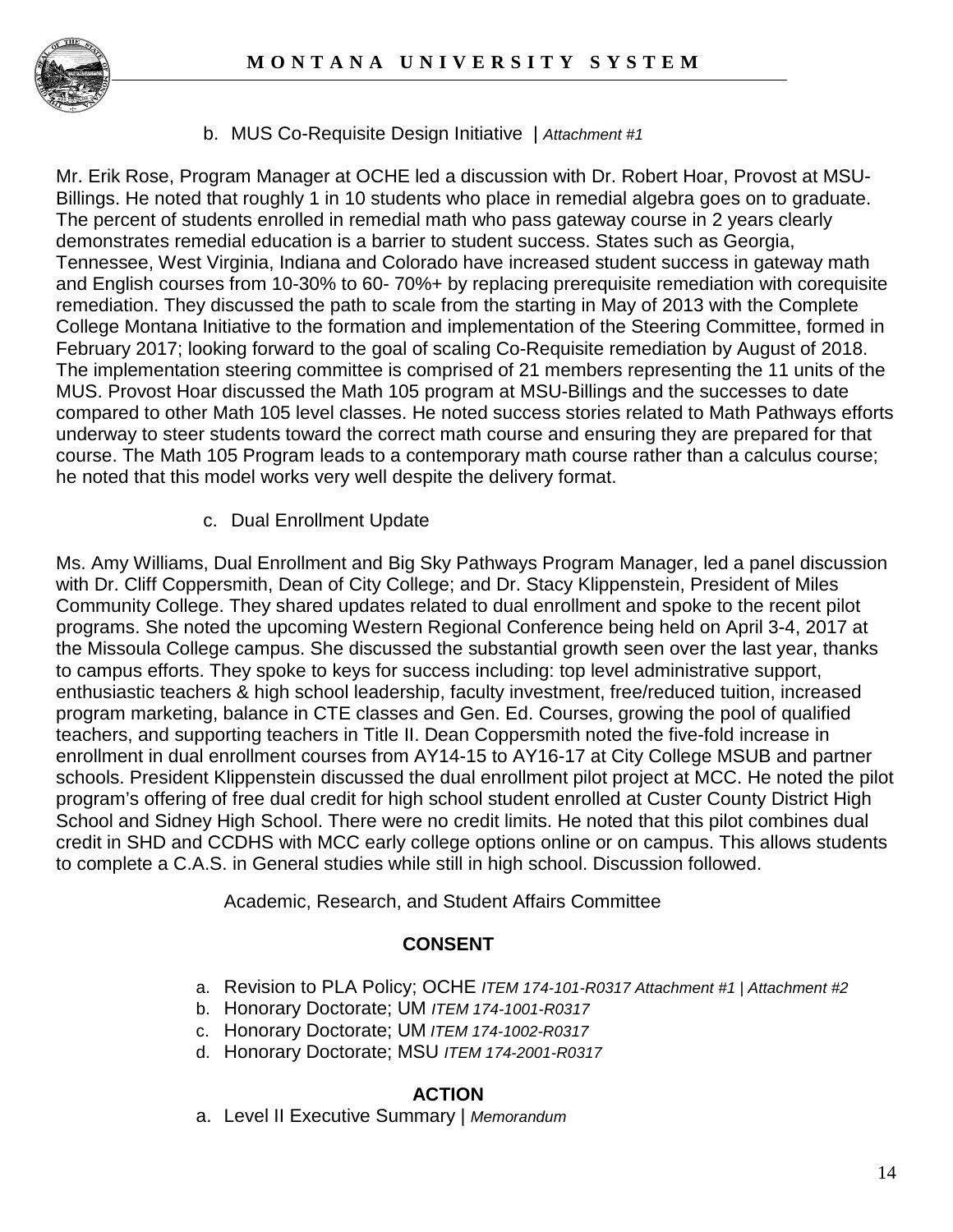

Deputy Commissioner Cech spoke to the process related to these submissions. He spoke to each request from the following campuses: University of Montana Missoula's request for a B.S. in Pharmaceutical Sciences, D.P.T. and M.P.H Dual Degree, Pharm.D.-M.P.H. Dual Degree, Pharm.D. – Pharmaceutical Sciences M.S. Dual Degree, Community Health and Prevention Sciences option in the M.P.H; University of Montana Western's request for a Minor, Certificate, A.A., and a B.A. in Glass; and Montana State University Bozeman's request for the Western Lands and Peoples Center (WLPC). Discussion followed.

## **INFORMATION**

a. Board Governance: Mission Parameters Concept *| Attachment #1*

Mrs. Elizabeth Ternes, Academic Policy Specialist, noted the purpose behind the proposed concept is to define the distinct and unique missions and roles of the institutions in the Montana University System; to configure a system of colleges and universities to meet the educational needs of the citizens of the State of Montana; and to maintain system integrity by defining institutional categories. She reiterated the need for mission parameters based on campus differentiation to make this framework successful and serve as the basis for many policies and operational practices including admissions, allocation, tuition, compensation, program peer sets, etc. Clearly defined mission parameters are lacking the current MUS system, with exception to the two-year colleges. Current mission statements, while valuable, do not help guide the overall governance of the institution. She discussed the proposed concept of four institutional classification categories:

Two-year Colleges: (Great Falls College, Helena College, Gallatin College, City College, Missoula College, and Highlands College). The Two-year Colleges in the MUS possess a comprehensive community college mission, committed to providing transfer education through the associates degree, workforce development including certificates and applied science degrees, developmental and adult basic education, lifelong learning opportunities, and community development. These institutions provide affordable, open access admissions that will allow opportunities for all Montanan's to access higher education.

Four-year Regional Universities: [MSU Billings, MSU Northern, UM Western] The Four-year Regional Universities in the MUS offer comprehensive education primarily at the baccalaureate level in specific, regional niches that connect with economic development and industry demands within the state. These institutions are embedded with Two-year Colleges and programs that work to enhance the breadth of opportunity for students. When approved by the regents, these institutions may also offer select graduate-level programs. Admissions policies define minimum levels of preparation that match the academic focus of the institution.

Research Doctoral Universities: (University of Montana, Montana State University) Research Doctoral Universities are comprehensive research institutions offering education from the baccalaureate through the master and doctoral levels. These institutions provide select graduate and professional programs. Doctoral programs correlate with defined research and academic strengths. These institutions make significant contributions to new knowledge, economic development, and the culture of the state. These institutions are embedded with Two-year Colleges that work to enhance the breadth of opportunity for students. Admissions policies define specific preparation levels necessary for student success.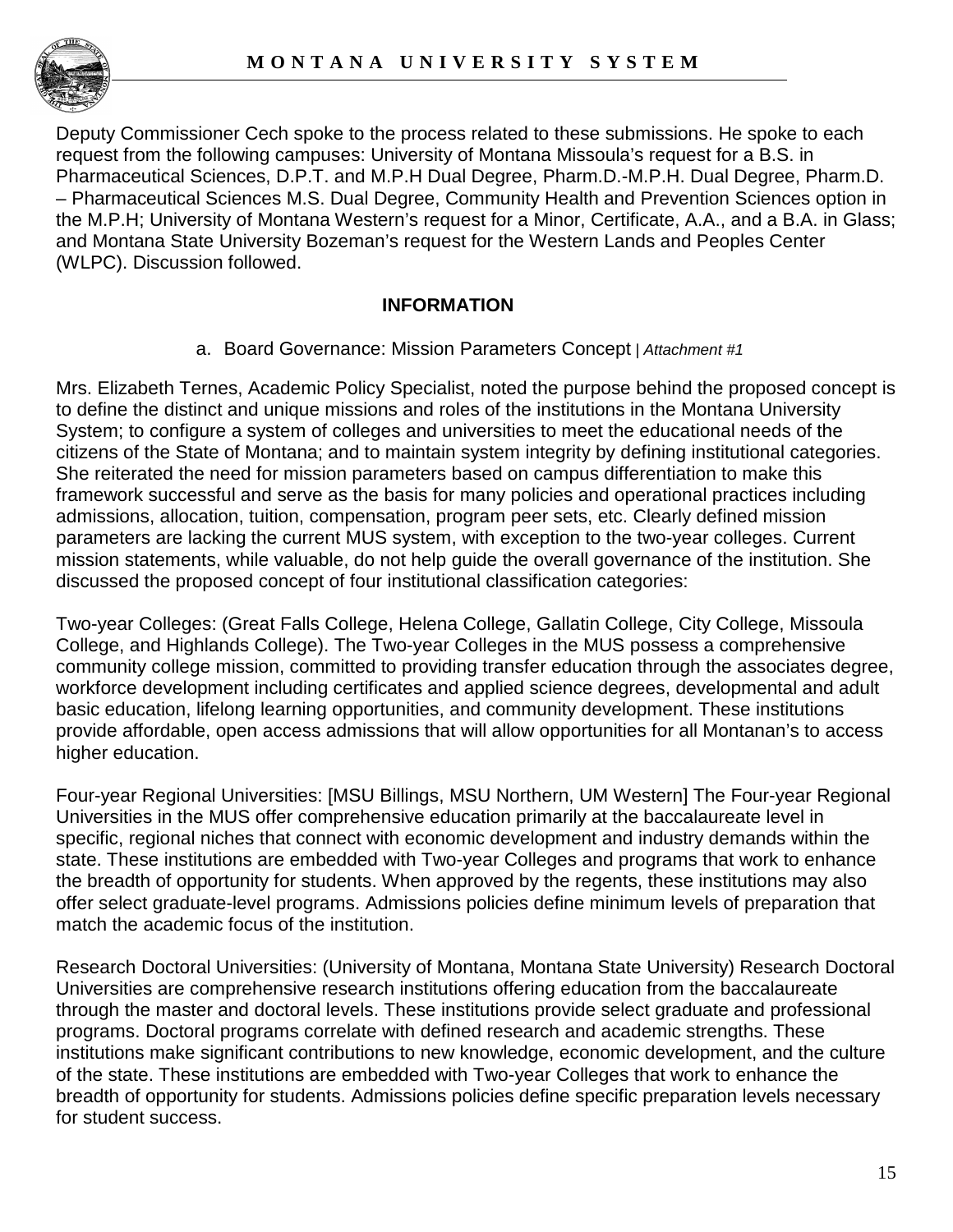Special Focus Four-year Universities: (Montana Tech) Special Focus Four-year Universities possess a high concentration of degrees, typically 75% or more, granted in a single field or set of related fields. Admissions policies define specific preparation levels necessary for student success.

She noted that next steps going forward would include: the board formally adopting the mission parameters as Board policy at the upcoming May board meeting. In addition, identifying detailed steps for MT Tech to move forward. Discussion followed.

b. Rural Educator Taskforce Update *Attachment #1 | Attachment #2* 

Mrs. Angela McLean, Director of American Indian / Minority Achievement and K-12 Partnerships, provided an update to the board. She reminded attendees that in August 2016, the Montana University System Office of the Commissioner of Higher Education assembled the first ever MUS Educator Recruitment and Retention task force. The group is comprised of representatives of MUS campuses and OPI, MREA, MEA-MFT and SAM to nimbly meet the needs of Montana schools. Efforts to date include: development of a website to track and promote the work of the task force; collected data on MUS educator prep program enrollment and graduation rates, student teaching assignments and campus' efforts to address the needs of Montana's rural schools; worked with MREA to launch the inaugural Rural Educator Fellows Program. This scholarship program will incentivize student teaching in Montana's most rural communities; EDU 101 was sent to the GenEd Council to determine its transfer system wide as a part of the MUS core. MSU was awarded a Title II grant to train a cadre of teachers in Edu 101 coursework delivery; worked to plan an educator pipeline "roundtable" will be convened between now and May to hear from high school and college students about why they chose to teach; working to develop an Education Pathway which would combine dual enrollment educator prep courses with online and face to face offers to ensure a seamless pipeline; working with SAM to ensure educator retention happens by design through incorporation of their LPLP program; and working with campuses on a grant proposal to NSF to incentivize rural STEM teachers.

c. Revised Curriculum Proposal Form

Mrs. Elizabeth Ternes, Academic Policy Specialist, presented the revised curriculum proposal form. She noted that this revised form has been redesigned to merge a combination of our existing form and combining a form that NWCCU requires. She noted that this revised form requires more information to be brought forward for NWCCU purposes. This aligned form will allow campuses to only submit paper work once. She noted some of the specifics of the form including a transparency piece, a detailed revenue section of the form as well as pieces to ensure the CFO is involved in this process. Discussion followed.

## d. STEM Scholarship Update | *Attachment #1*

Mr. Ron Muffick, Director of Student Affairs, provided an update on the STEM scholarship process, timeline to date, and procedural changes for the future. He provided historical background information. He noted that rather than operating off projected revenue for funding scholarships we will be changing to awarding the scholarships in the academic year following incoming revenue.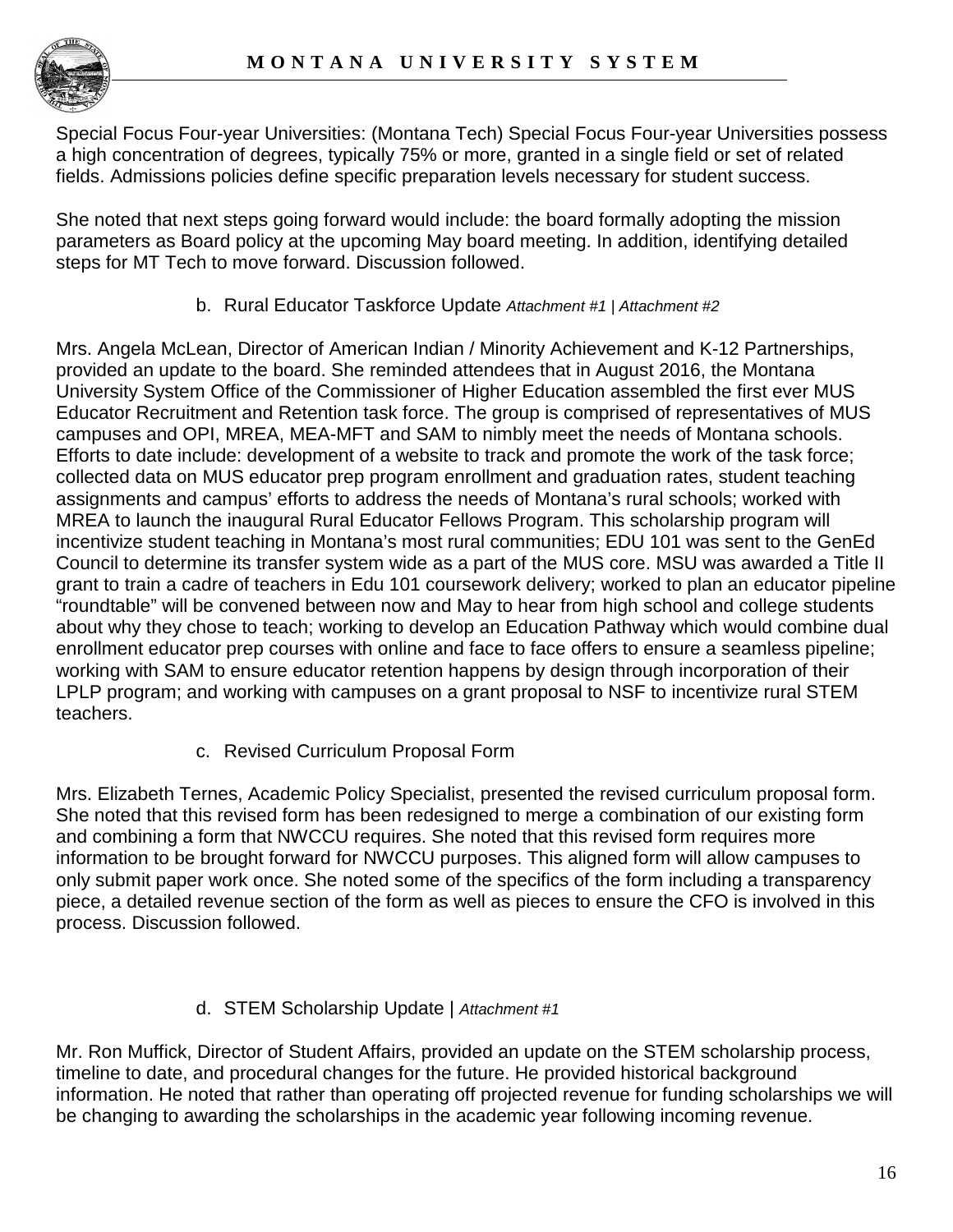e. Level I Memorandum (October, November, December, January)

Regent Sheehy spoke to the process behind these submissions noting the approval process.

f. Intent to Plan Proposals (October, November, January)

Deputy Commissioner Cech, Provost Mokwa of MSU and Provost Edmond of UM spoke to the programs listed below which are under development and have completed the necessary intent to plan documentation. Discussion followed.

**Programs Under Development** (Completed Intent to Plans)

*Submitted January 2017 - Expiration September 2018*

**Montana State University-Bozeman**

[Electrical Engineering PhD](http://mus.edu/che/arsa/IntenttoPlan/2017/MSU/I2p_MSU_Jan2017__PhDElectrical%20Engineering.pdf)

*Submitted November 2016 - Expiration September 2018*

**Helena College-University of Montana**

[Aviation Maintenance Technology C.A.S.](http://mus.edu/che/arsa/IntenttoPlan/2016/HC/I2P_HC_Nov2016_AviationMaintenanceCAS.pdf)

**Montana State University-Bozeman**

[Individual Interdisciplinary PhD](http://mus.edu/che/arsa/IntenttoPlan/2016/MSU/I2P_MSU_Nov2016_IndividualInterdisciplinaryPhD.pdf)

**University of Montana-Missoula**

[Center for Translational Medicine](http://mus.edu/che/arsa/IntenttoPlan/2016/UM/I2P_UM_Nov2016_CenterforTranslationalMedicine.pdf)

*Submitted October 2016 - Expiration September 2018*

**Montana State University-Bozeman**

[Global Health Minor](http://mus.edu/che/arsa/IntenttoPlan/2016/MSU/I2P_MSU_Oct2016_GlobalHealthMinor2.pdf)

Committee Reports & Action

• Budget, Audit and Enterprise Risk Committee

## **CONSENT**

- a. Authorization to Expend Student Computer Fees; UM-Western *ITEM 174-1602- R0317*
- b. Authorization to Expend Student Equipment Fees; MSU-Billings *ITEM 174-2702- R0317*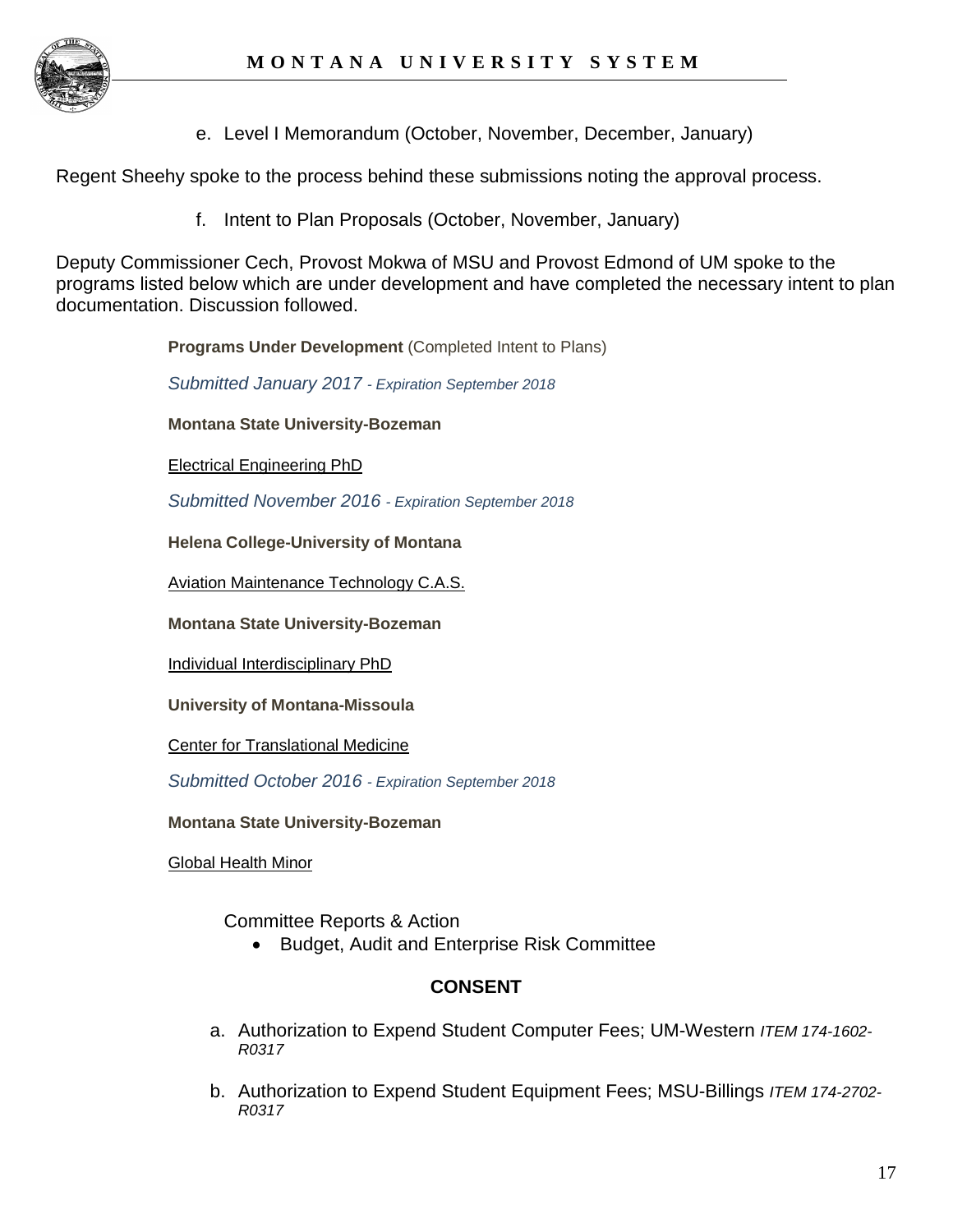

- c. Authorization to Expend Student Computer Fee Equipment; UM-Missoula *ITEM 174-1015-R0317*
- d. Authorization to Expend Student Computer Fee Employment Allocation; UM-Missoula *ITEM 174-1014-R0317*
- e. Request for authorization to enter into off campus lease for Intercollegiate Athletics *ITEM 174-1011-R0317 | Attachment #1*
- f. Request for authorization to enter into off campus classroom lease for Montana Weatherization Training Center; MSU-Bozeman *ITEM 174-2007-R0317*
- g. Authorization to Expend Student Computer Fee on Classroom Technology Equipment Initiative; UM-Missoula *ITEM 174-1009-R0317*

A motion for the approval of the consent agenda, items a.-g. was made by Regent Nystuen. Motion passed 7-0.

#### **ACTION**

a. Policy Revision 970.1 Financial Affairs – Biennial Allocation of State Funds to Montana University System Campuses; OCHE *ITEM 174-102-R0317 | Revised Policy*

A motion for the approval of action item a. Item 174-102-R0317 was made by Regent Sheehy. Motion passed 7-0.

> b. Request for Authorization to Transfer Interest in Real Property; Missoula College to Missoula County Public School District; UM-Missoula | *ITEM 174-1012- R0317 | Attachment #1*

A motion for the approval of action item b. Item 174-1012-R0317 was made by Regent Albrecht. Motion passed 7-0.

> c. Request for Authorization to Replace and Finance Artificial Turf at Montana State University's Bobcat Stadium; MSU-Bozeman | *ITEM 174-2008-R0317 | Attachment #1 | Attachment #2 | Attachment #3*

A motion for the approval of action item c. Item 174-2008-R0317 was made by Regent Nystuen. Motion passed 7-0.

> d. Request for Authorization to install new center hung video board in Dahlberg Arena of the Harry Adams Center – University of Montana-Missoula *ITEM 174- 1003-R0317*

A motion for the approval of action item d. Item 174-1003-R0317 was made by Regent Lozar. Motion passed 7-0.

> e. Transfer Interest in Real Property; MSU-Billings *ITEM 174-2701-R0317 | Attachment #1 | Attachment #2*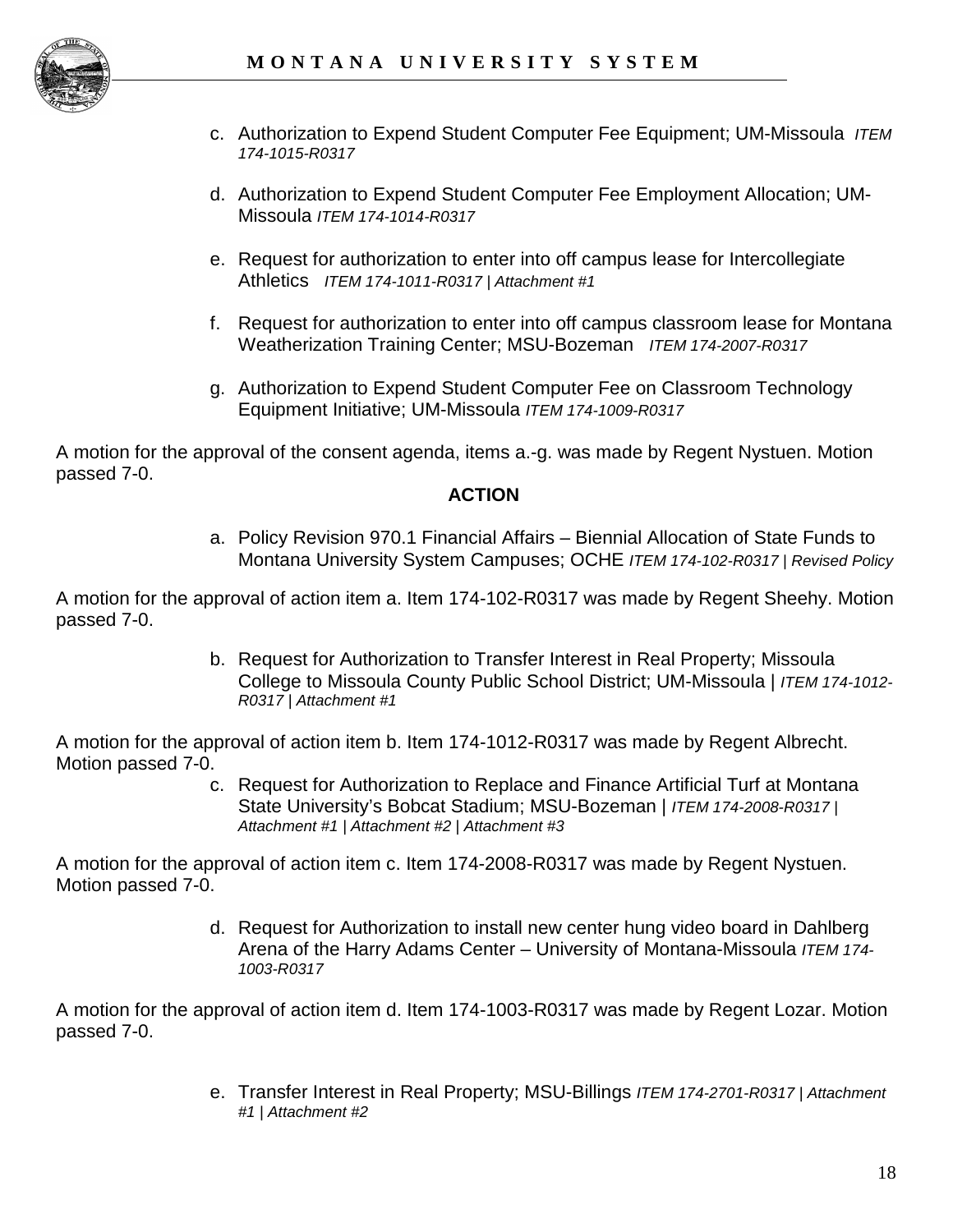

A motion for the approval of action item e. Item 174-2701-R0317 was made by Regent Albrecht. Motion passed 7-0.

> f. Request for Authorization to enter into off campus classroom lease by Gallatin College; MSU-Bozeman *ITEM 174-2006-R0317*

A motion for the approval of action item f. Item 174-2006-R0317 was made by Regent Lozar. Motion passed 7-0.

> g. Policy Revision 1004.1 – Naming of Property, Programs and Interior Spaces; OCHE *ITEM 174-103-R0317 | Attachment #1*

A motion for the approval of action item g. Item 174-103-R0317 was made by Regent Sheehy; discussed followed. Regent Birky asked for follow-up on this revised policy within one year. Motion passed 7-0.

• Staff and Compensation Committee

# **CONSENT**

Emeriti Faculty

- a. Fedock; MSU *ITEM 174-2002-R0317*
- b. Weeden; MSU *ITEM 174-2003-R0317*
- c. Lynch; MSU *ITEM 174-2004-R0317*

Motion for the approval of consent items a. – c. was made by Regent Johnstone. Motion passed 7-0.

# **ACTION**

a. MSU-Billings; *ITEM 174-2700-R0317*

Motion for approval of action item a. Item 174-2700-R0317 was made by Regent Nystuen. Motion passed 7-0.

b. OCHE; *ITEM 174-100-R0317*

Motion for approval of action item b. Item 174-100-R0317 was made by Regent Johnstone. Motion passed 7-0.

> c. Policy 407 Employee Equity Interest – Rau & Patel; UM Missoula *ITEM 174-1013- R0137 | Attachment #1*

Motion for approval of action item c. Item 174-1013-R0317 was made by Regent Johnstone. Motion passed 7-0.

- Two-Year Education and Community College Committee
- Academic, Research, and Student Affairs Committee

# **CONSENT**